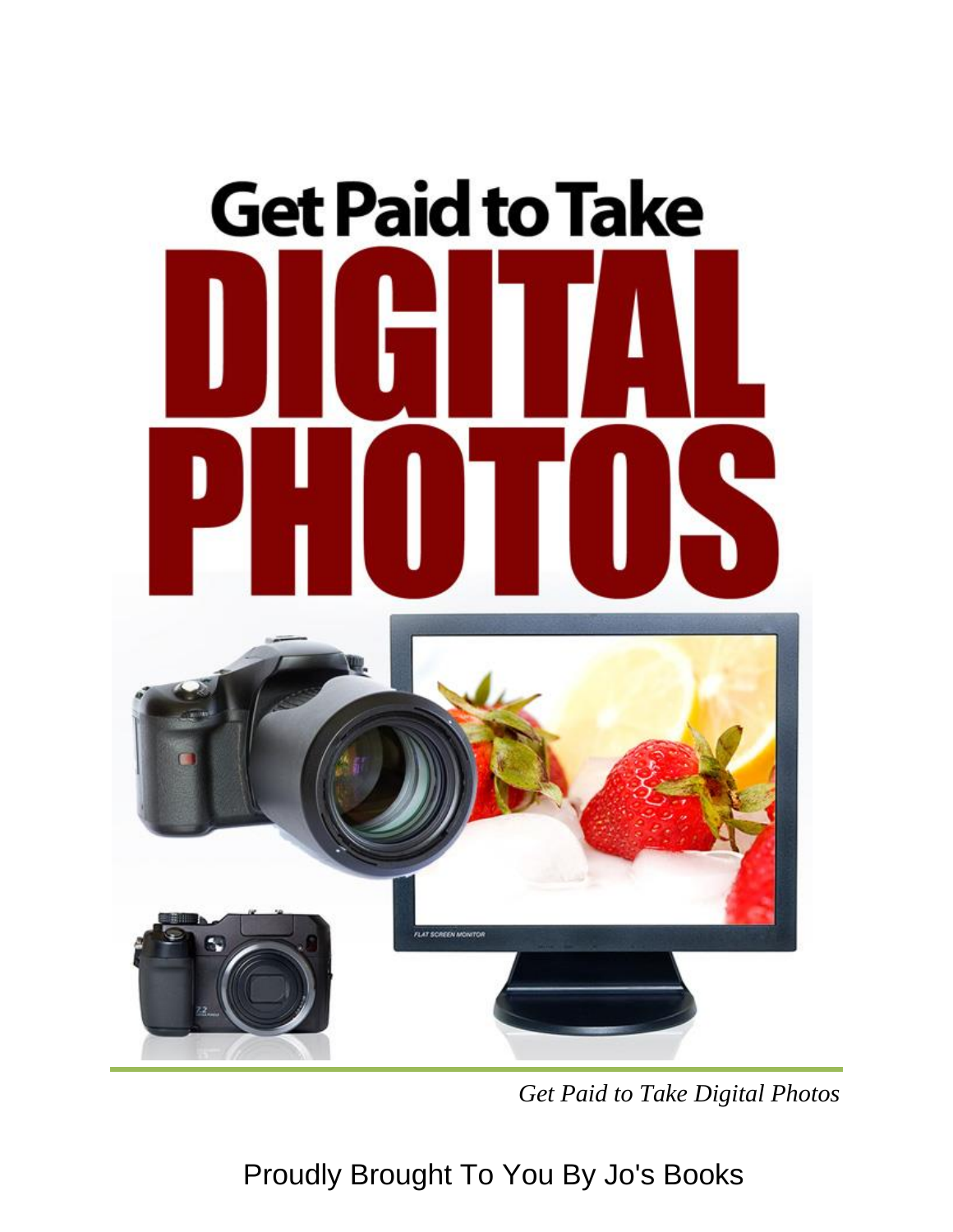# **Contents**

Find a Surprise at the End of the Book… Thanks for purchasing this Book~ Enjoy It… Jo's Books…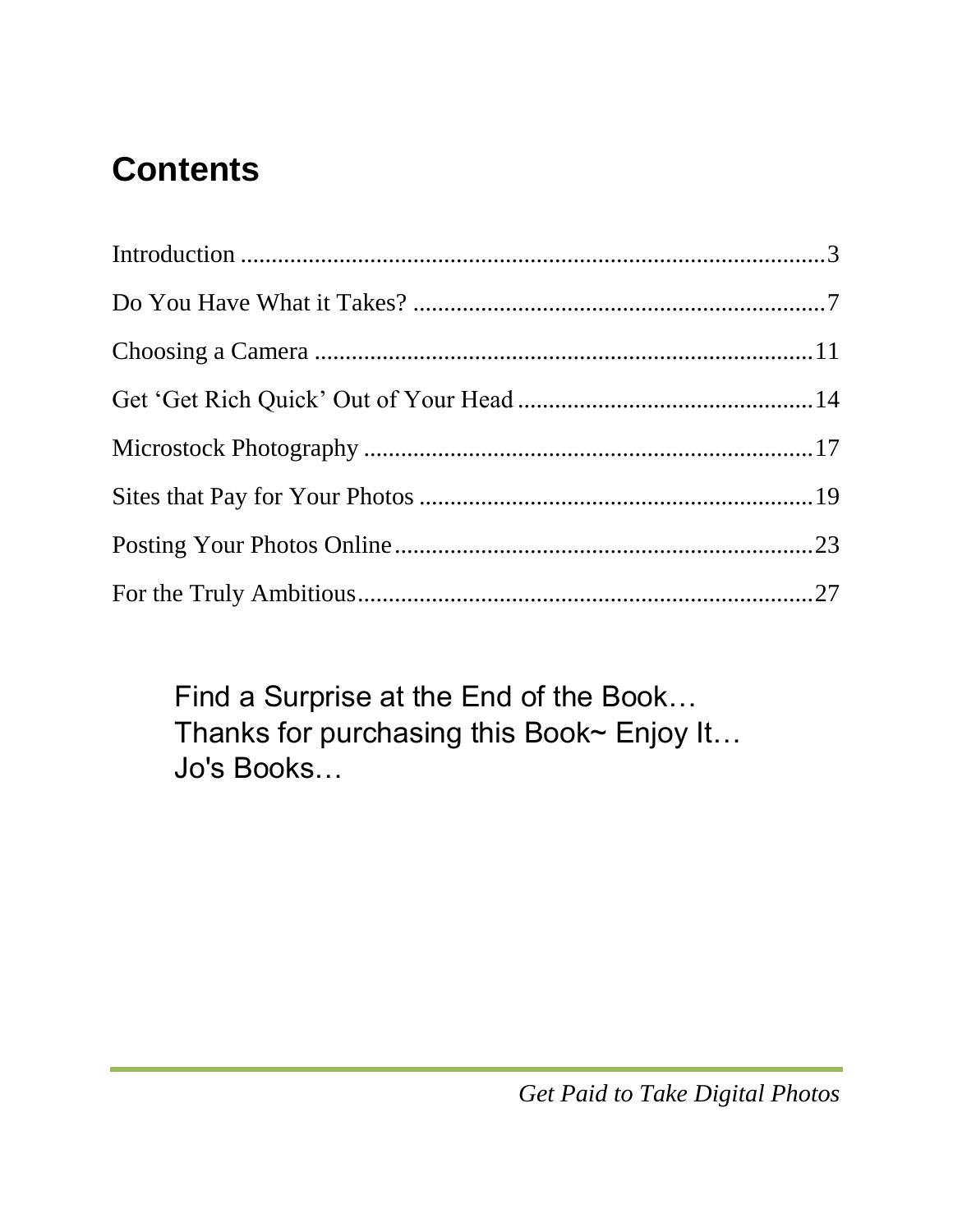# <span id="page-2-0"></span>**Disclaimer**

Reasonable care has been taken to ensure that the information presented in this book is accurate. However, the reader should understand that the information provided does not constitute legal, medical or professional advice of any kind.

No Liability: this product is supplied "as is" and without warranties. All warranties, express or implied, are hereby disclaimed. Use of this product constitutes acceptance of the "No Liability" policy. If you do not agree with this policy, you are not permitted to use or distribute this product.

We shall not be liable for any losses or damages whatsoever (including, without limitation, consequential loss or damage) directly or indirectly arising from the use of this product.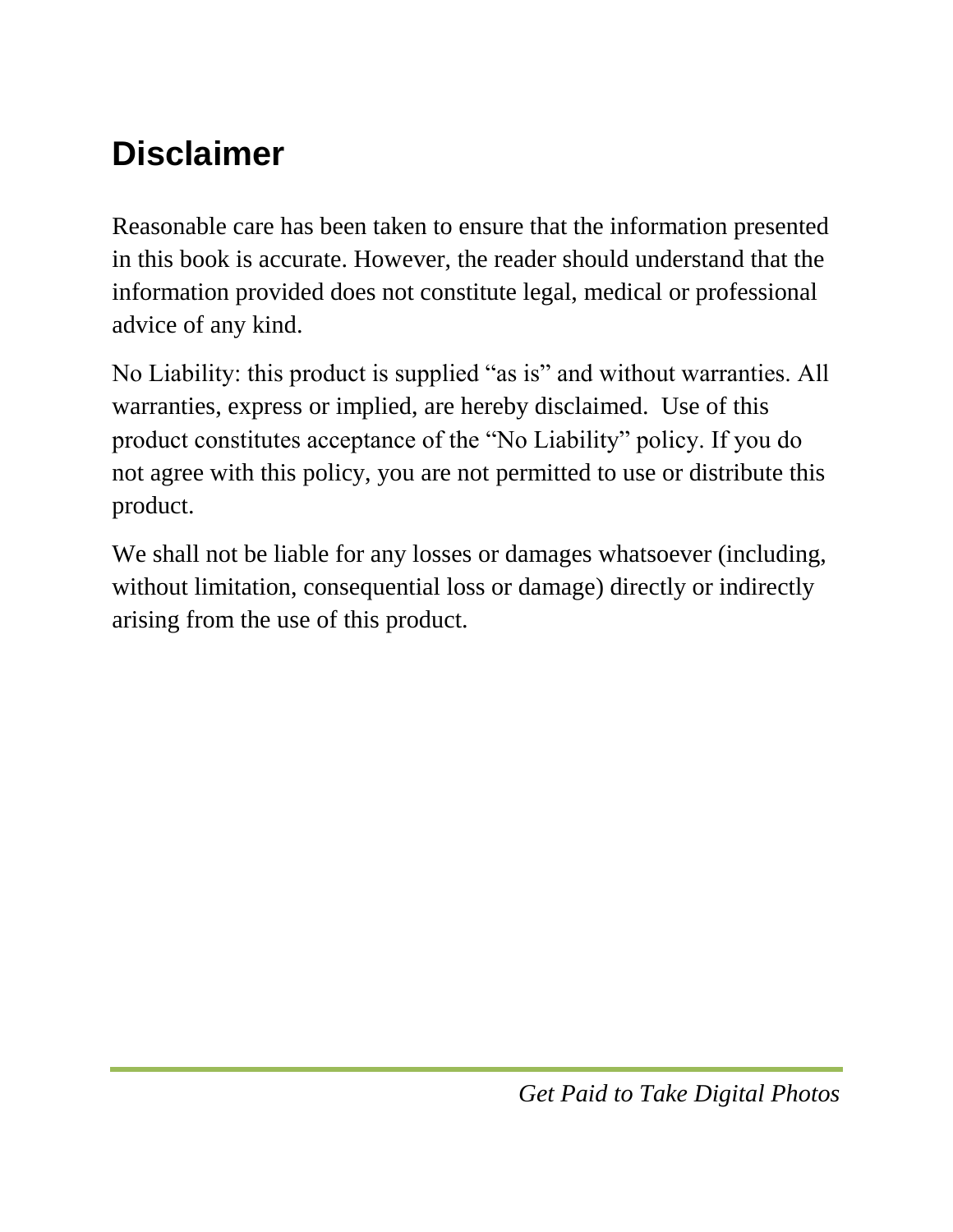## **Introduction**

You're reading this because you have two passions in life. First, you love taking photos. You probably carry your camera everywhere with you, just waiting for a chance to snap a candid shot that tells a little story. That's the art of photography and, if you're reading this, you have a passion for that art.

But then there's your passion for money. Don't worry, you're not being judged. It's good to be motivated by money. It's what makes the world go 'round, right? Or is that love? Point is, money may not bring happiness, but it sure makes life a whole lot easier to get through.

And anyone knows that the best way to make money is to take what you love and turn it into a business. Well, congratulations. You have taken the first step towards making money doing what you love: Taking digital photos.

Not many people know that you can make a good living just by selling photos over the Internet. But once you become aware of just how many photos we're exposed to on a daily basis, the realization that you can make money taking great photos should be a no-brainer.

#### **Photographs Everywhere You Look**

You would have to live in a shack out in the woods like the Unabomber to not be exposed to literally hundreds of photographs per day. Think about your daily life. If you ate breakfast this morning, there was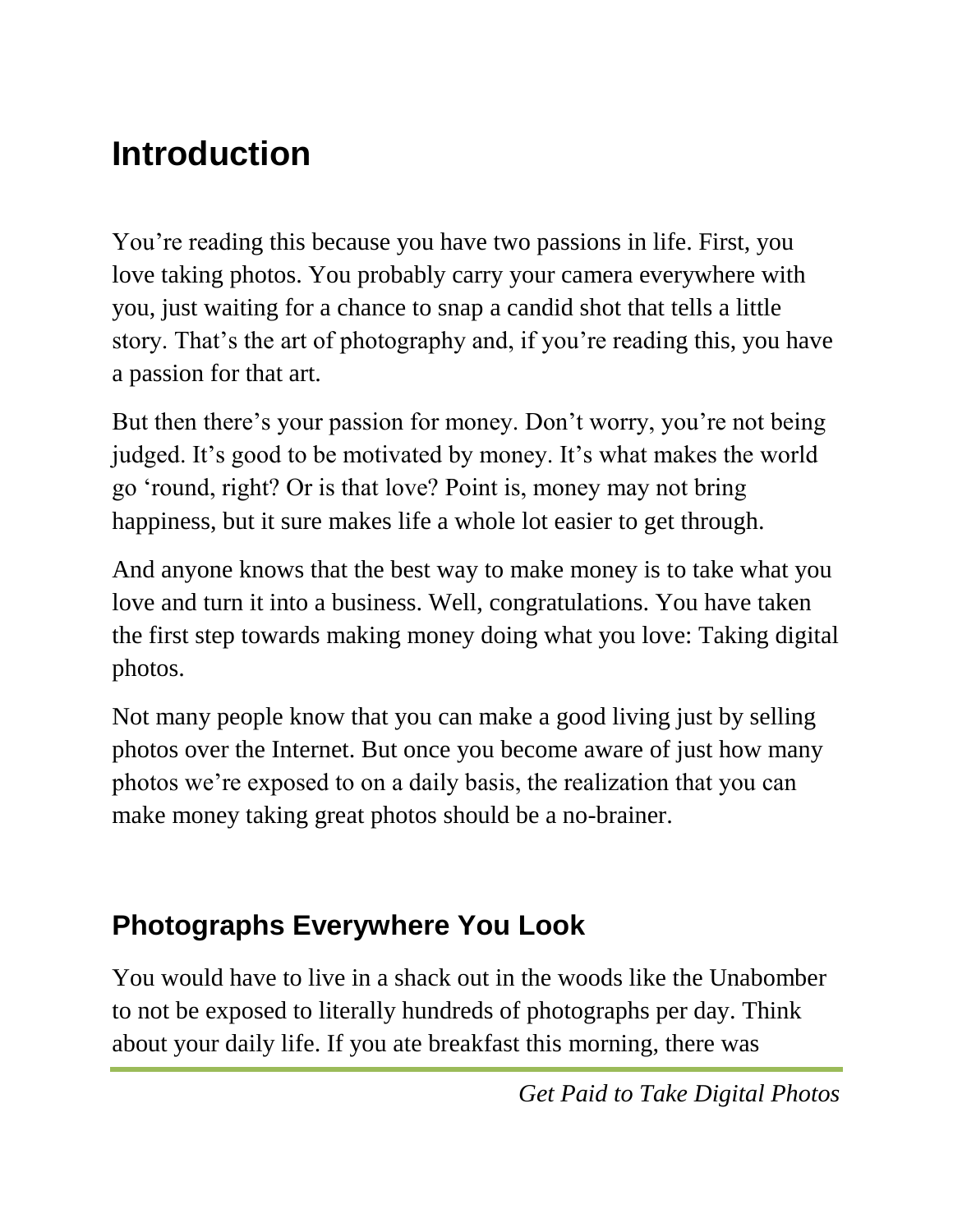probably a picture of someone on the cereal box. If you made coffee, there might be a picture on the can, and that's just in your kitchen.

There are photos on the billboards as you drive to work. There are photos in the magazines when you sit in your dentist's waiting room, and you are bombarded with photos galore the moment you turn on your computer and start browsing the Internet.

The point is, every industry needs photographs. And while there are many experts out there who get paid very handsomely for the photographs they churn out (think major magazine photographers), amateurs are able to make great money doing what they love, too!

That's right. You don't have to be a professional. You can go out right now, pick up a digital camera and you can theoretically start making money off of those photographs. And I'm going to show you how.

First, however, before you rush out thinking you're the next Annie Leibovitz, you need to consider if you have what it takes to make money from your photos.

That can be a hard thing to ascertain, especially when you have a passion for something. Because the truth is, you could enthusiastically take loads and loads of pictures but there's no guarantee that any of them will sell.

To fail at something you love to do can hurt deep down in your core. But you must remember that just because your photo doesn't sell, doesn't mean you're no good. It could be for a number of reasons.

The point is to have patience, and make sure you learn how it's done before you start selling your photos for money.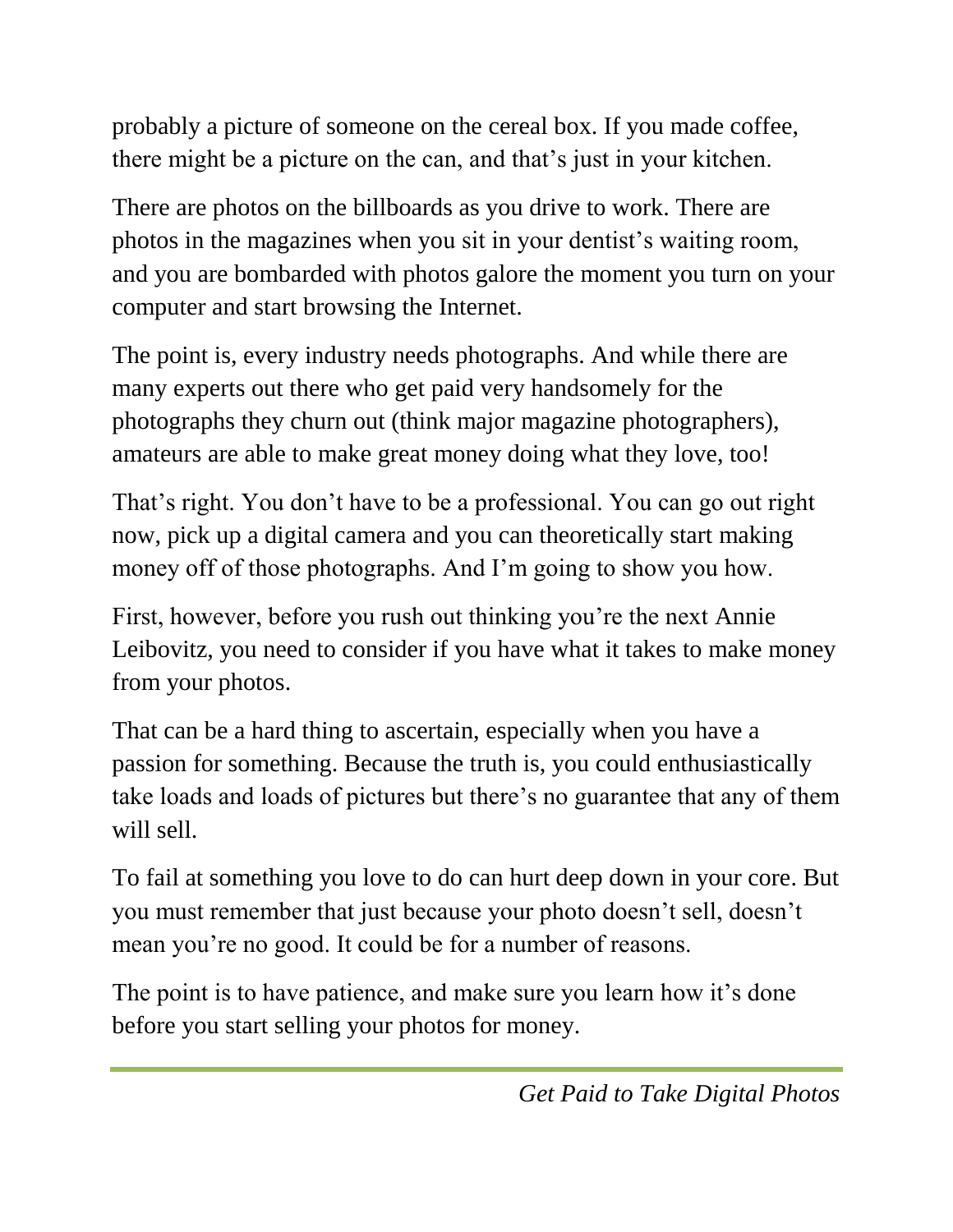Once you're done reading this, you'll have all the tools you need to get started. Only then will you truly see the potential for making money that's eluded you all this time because you never took the time to wonder where all the photos you're surrounded with daily actually come from.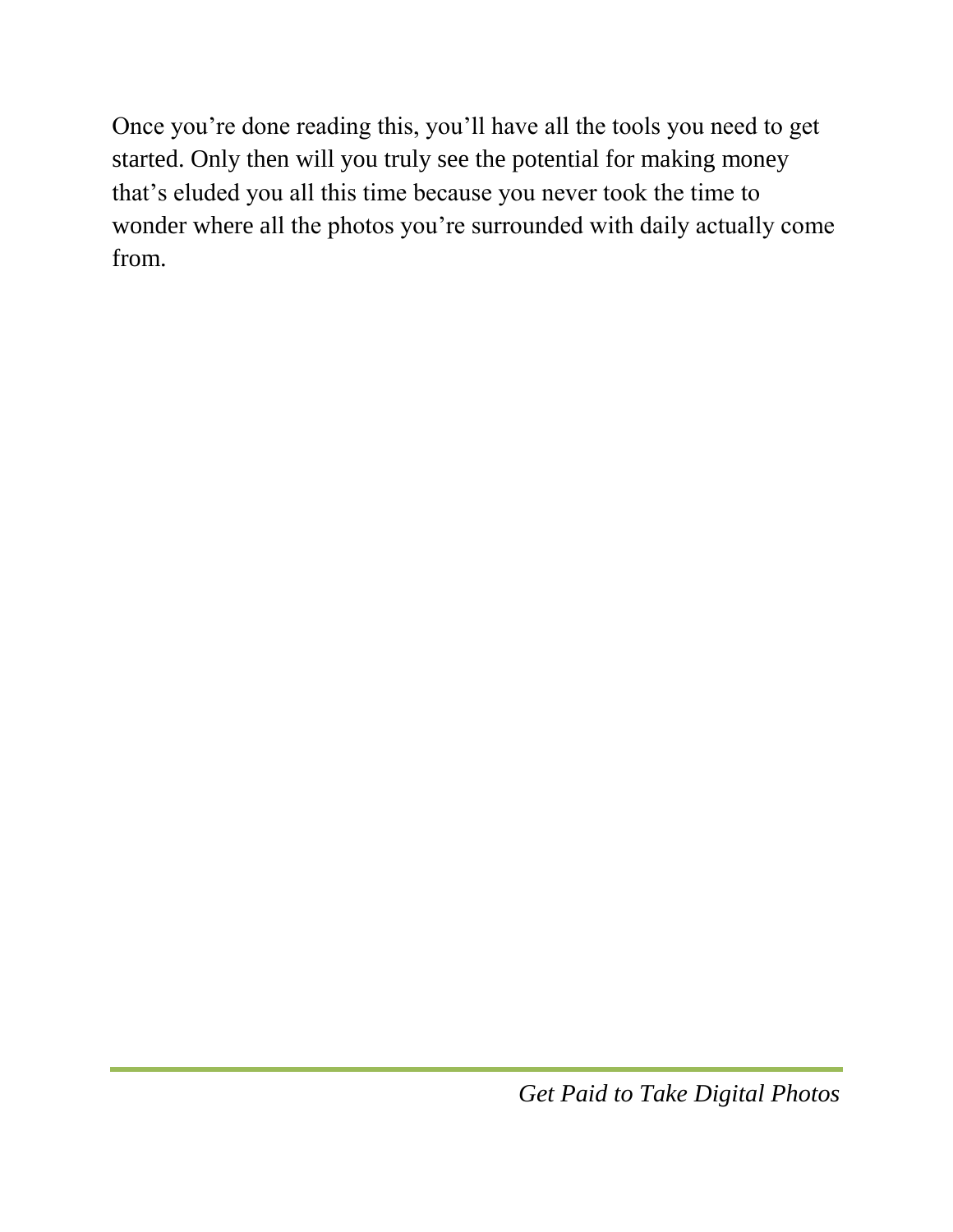# <span id="page-6-0"></span>**Do You Have What it Takes?**

If you think it's easy to sell digital photos online, you're mistaken. Show me one person who's made it big selling photos, and I'll show you ten more just like him/her that don't make squat. They could even be taking pictures of the same things. The difference between them is that the person who made it put time and effort into his/her photo business. So ask yourself, do you have what it takes to sell your digital photos online?

If you said yes, then you must commit yourself if you hope to make it.

Go back and read that sentence again. That's the most important aspect of making money through digital photography. You must put in the required time and you must remain passionate about what you're doing because that passion, or lack of it, will come out in your photos. And finally, you must be able to have patience until you've learned enough to actually know which photos will sell, and which ones won't.

#### **Time**

The amount of money you make with your photos depends on how much time you invest in your business. On average, you should expect to work at least four hours per week, and more if you're really ambitious. Four hours is nothing and it's worth it when you consider you're doing what you love.

#### **Are You Creative?**

This is a huge one. You can take a thousand pictures of your cat and it's likely not one of them will sell for even a penny. That's because cats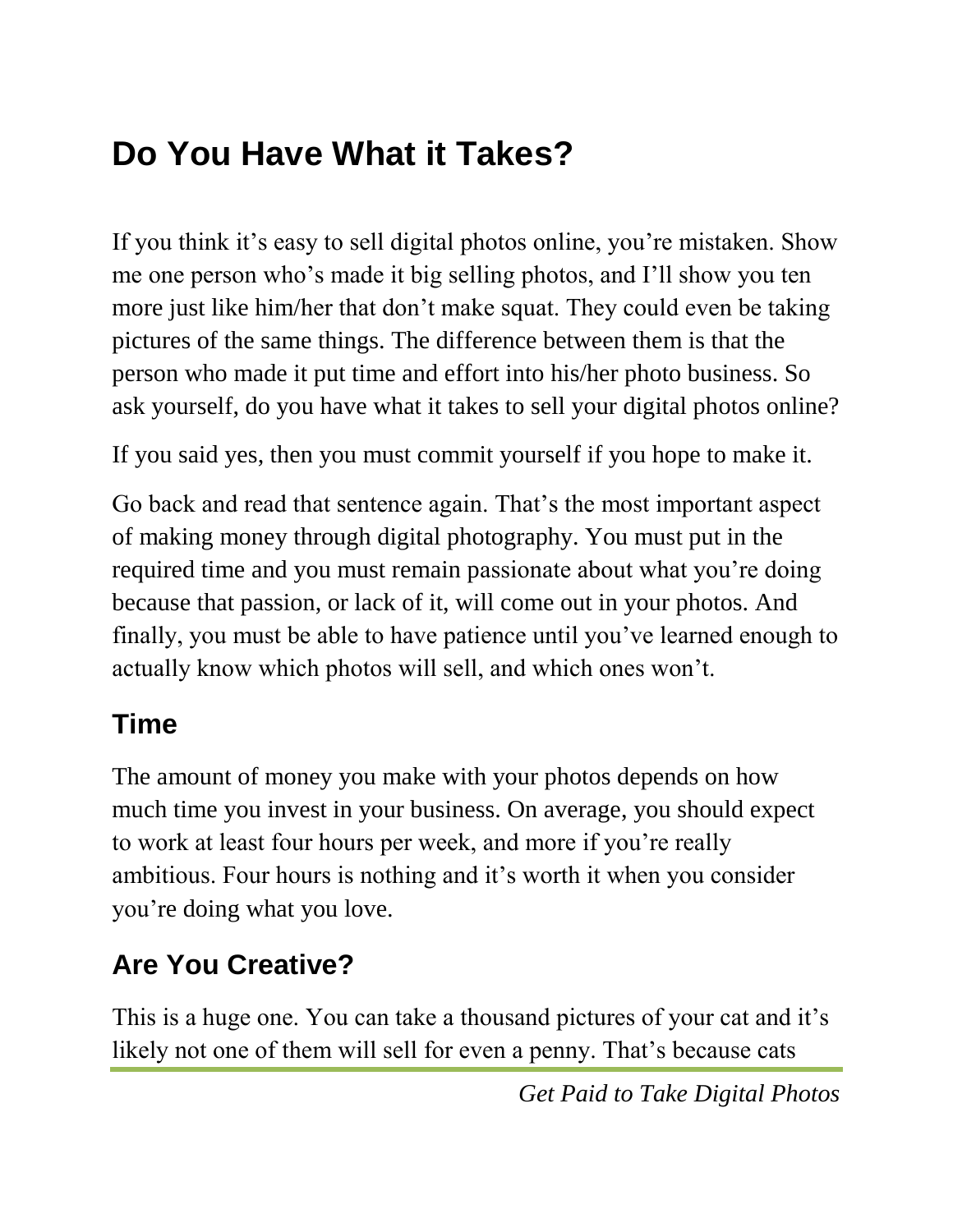have been done. You need to step out of your immediate surroundings, get out of your comfort zone, and you need to think outside the box.

Carry your camera with you wherever you go and be on the lookout for an image that just screams, "Take my picture!". This could be a shard of ice hanging from a lighthouse bridge. It could be a neighborhood dog catching a Frisbee, or it could be the way the sunset splashes vivid colors across the darkened sky.

### **Equipment**

Obviously, if you're going to sell digital photos, you're going to need a digital camera. But to increase your chances of making a sale, you might want to invest in a few other things, as well.

The camera is number one. You must have a digital camera. There are many on the market these days and most of them produce excellent quality photographs. The prices are dropping on them all the time, so you should be able to get a decent one for cheap.

But what about editing software? Have you considered that you may want to doctor your photos so that they come out absolutely perfect? Do you know how to use that editing software to its fullest potential? Finally, do you even know how to take good photos?

These are all questions you really need to consider before you try your hand at this lucrative but competitive business.

There is a lot of money to be made, but there's also beautiful photography to be made, as well. It really is a great way to earn a living. It's fun, and there's just something fulfilling knowing that others are willing to pay for the photos you've taken. However, you must also be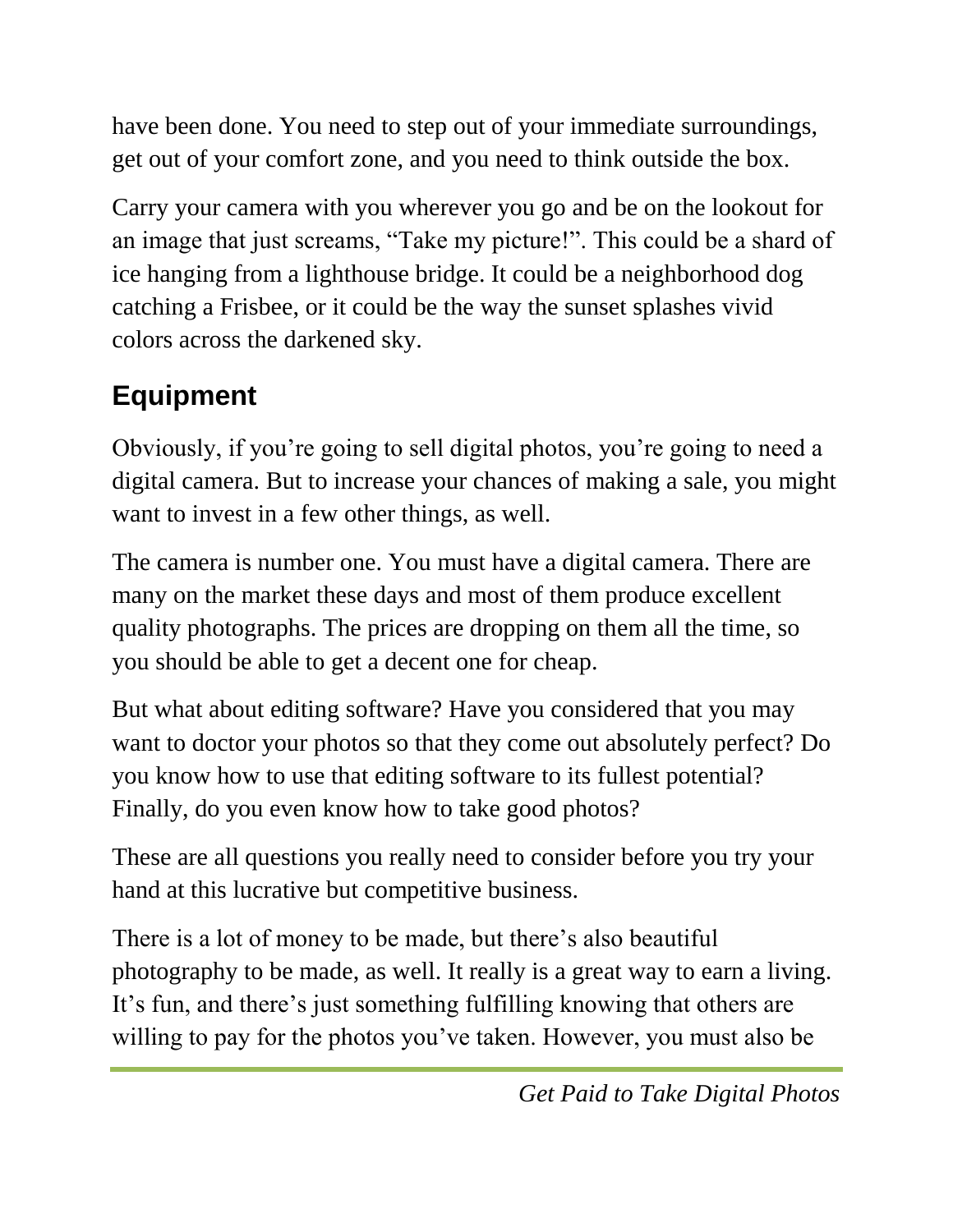ready to deal with rejection - because that can be the most difficult part of this whole business.

### **Rejection**

You may find that you're in love with your photos, but that you're the only one who feels that way. It's kind of like when someone brings along their dog and they go on and on about how cute and loveable their dog is, but everyone else doesn't feel that way. Some people may be allergic to dogs. The dog may be lovable but that doesn't mean they want to risk touching it so they'll blow up like a balloon.

The point is, you can't please everybody. If you take a beautiful photograph and nobody likes it, don't let it get you down. Those people just don't have good taste, that's all. Or they don't need that photograph for any particular reason.

See, most people buy photos because they're looking for a particular one. They may need a butterfly photo for a website, or a doctor photo for a brochure. Part of this business is making sure your photos get seen by the right people, but we'll get into that later.

You must be able to deal with rejection or else you'll never make it in the photography business. If you don't make any sales, just keep doing what you're doing and give it time. You must have patience until your efforts begin to pay off.

Work day by day, little by little, and before you know it you'll know what it takes to sell photos online and you'll have done it from pure knowledge and hard work.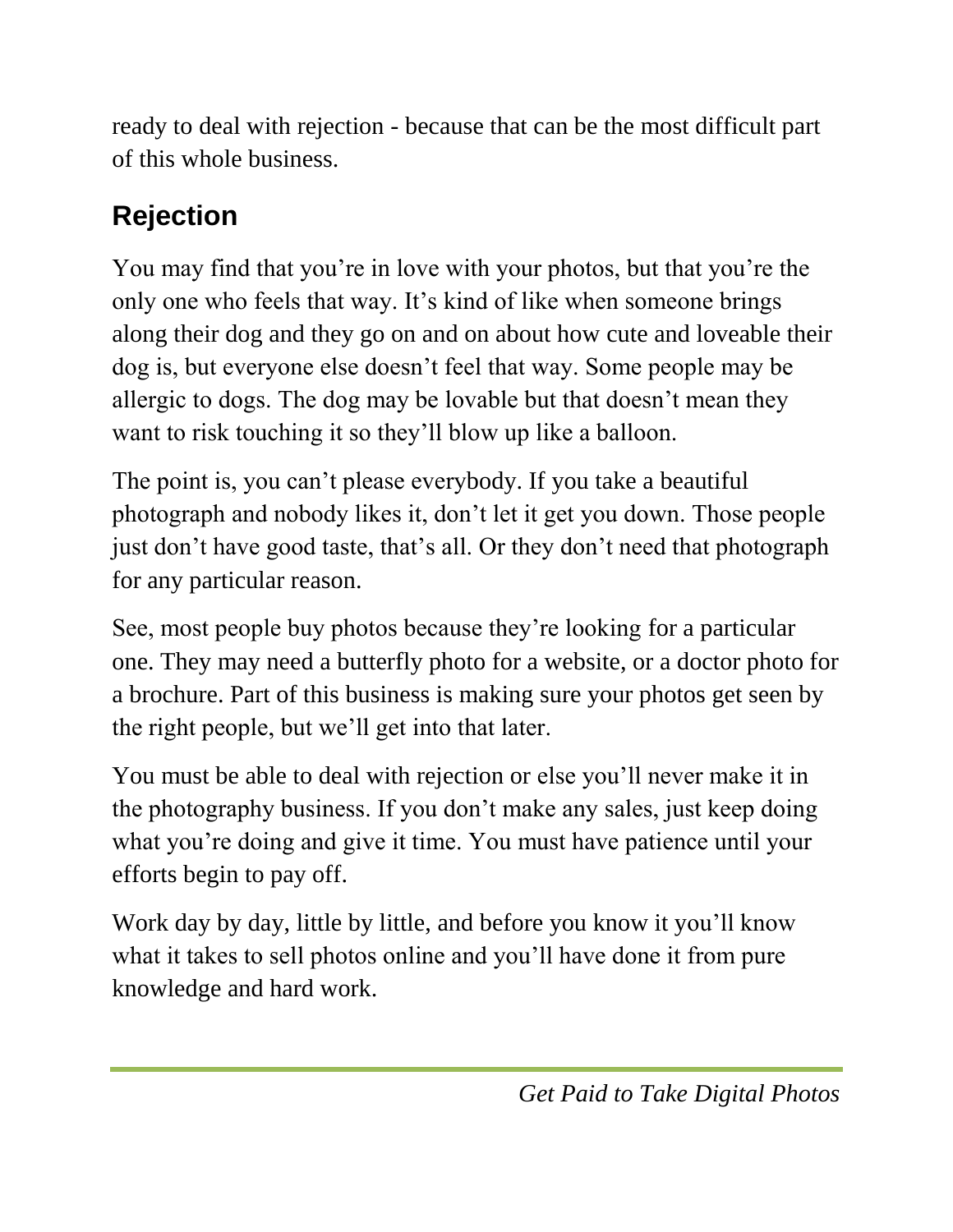So if by now you've decided that you have what it takes to sell your digital photos online, let's get started.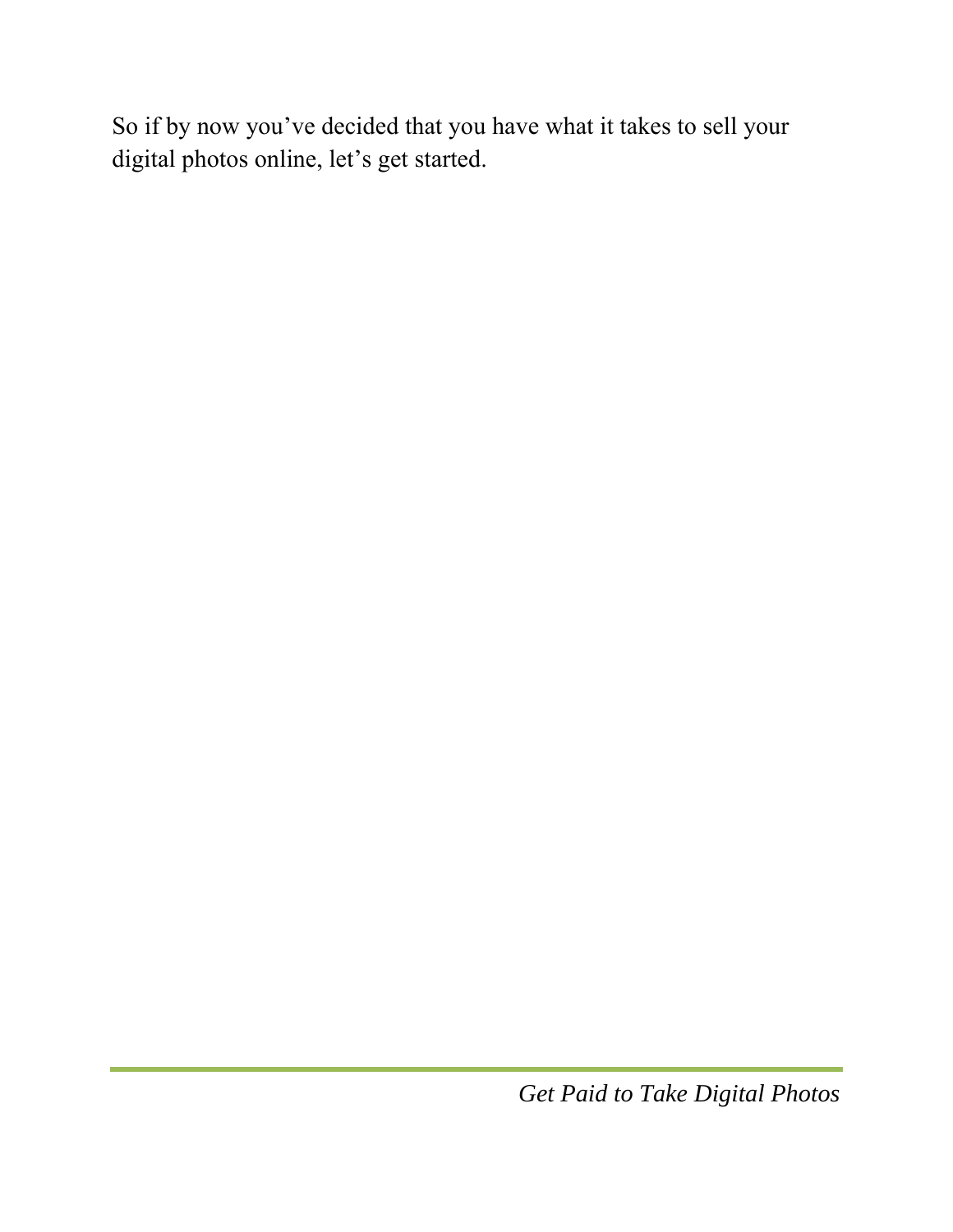# <span id="page-10-0"></span>**Choosing a Camera**

If you don't already have a camera, you know you need one. But you're likely going to find a lot of choices out there. There are so many different types of cameras, brands and accessories that it can seem almost overwhelming. However, picking out a good camera isn't that difficult at all.

Simply get online and start researching the cameras you come across based on a few criteria. You'll want to be focused on the amount of megapixels the camera has, as well as the quality of the sensor. But of course price is going to be an issue, as well. So your job is to find a camera that offers the most for the least amount of money. That sounds obvious, but it's not easy when you're bombarded by so many different types of digital cameras.

However, there are a couple ways you can go about getting a camera that's of good enough quality to take excellent photographs.

#### **Experts**

If you want to know something about a subject, you turn to an expert, right? In keeping with that same thinking, camera experts are who you should turn to when you're trying to find the perfect camera for you.

You can find experts online on consumer report websites, or you can read reviews by experts that are posted online. You can also ask clerks that work in the camera sections of your favorite stores. These employees spend all day looking at, talking about, and learning about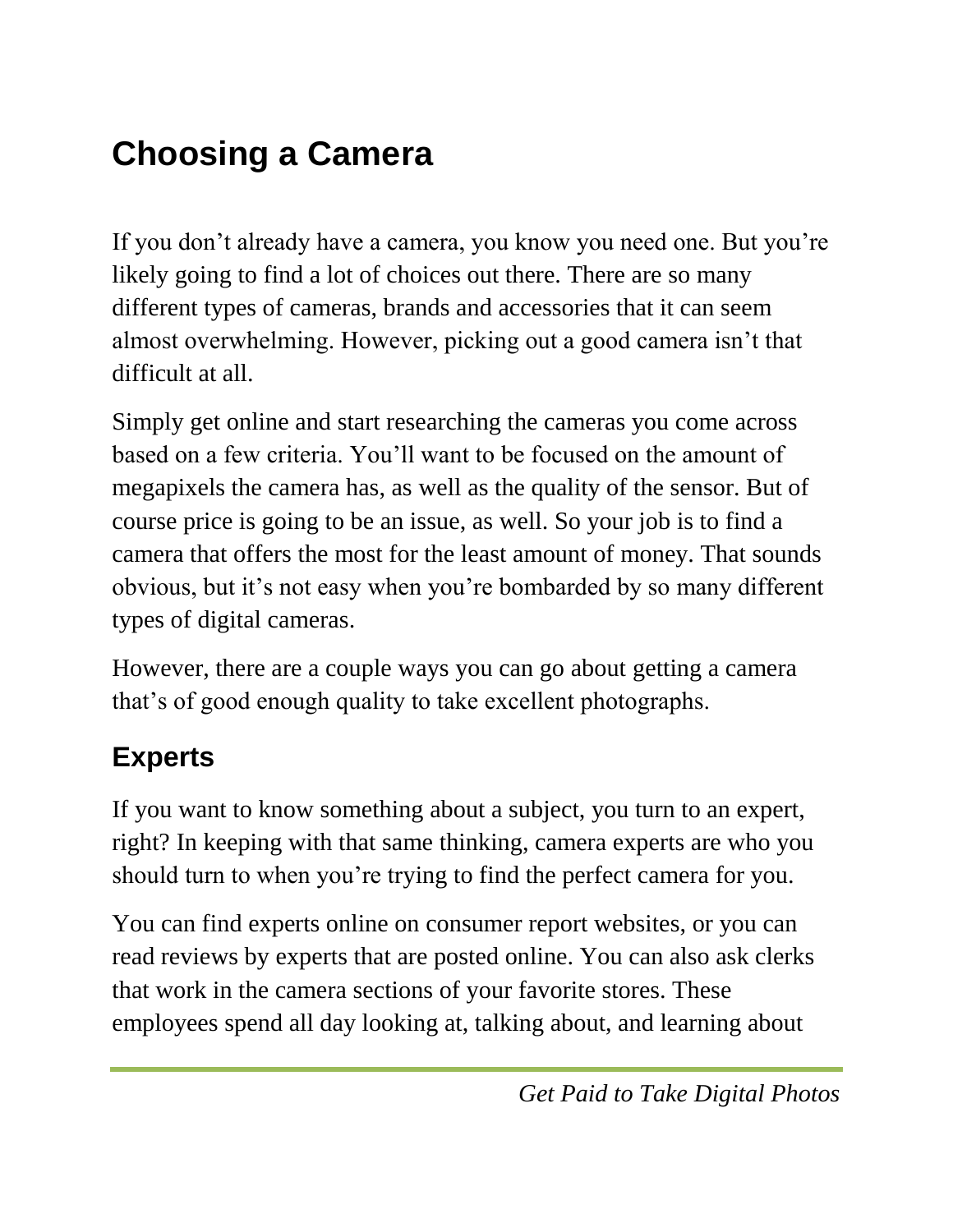digital cameras. Ask them plenty of questions and tell them what you're trying to do.

You will want to make sure that the camera you choose is at least a 5 megapixel camera. Remember that just because the megapixel count is high, doesn't mean the photos are going to be better. Make sure the sensor is of high quality, as well.

Most people find that cameras where you are able to change the lenses produce better quality images, but you should be fine with your everyday run-of-the-mill digital camera.

### **Digital Photo Editing**

If you don't know how to properly edit a photograph, you're starting out with a huge disadvantage. You may think that digital editing is cheating. After all, the photo should be sold based on the natural beauty of the image captured. There should be no editing going on. If it's not in the photo, then you shouldn't be paid for it.

There are a lot of old timers stuck in their ways that still hold onto that idea. But the fact is, every industry uses digital editing to enhance photography.

Programs like Photoshop and other digital editing software allow you to do all sorts of things to enhance a photograph in order to prime it for sale. Not only can you take the red out of someone's eyes, but you can crop, change colors, change an object's density, create shadow detail, and that's just to name a few.

So if you don't know how to use any of the common programs out there for editing the photographs you take, it's recommended that you get one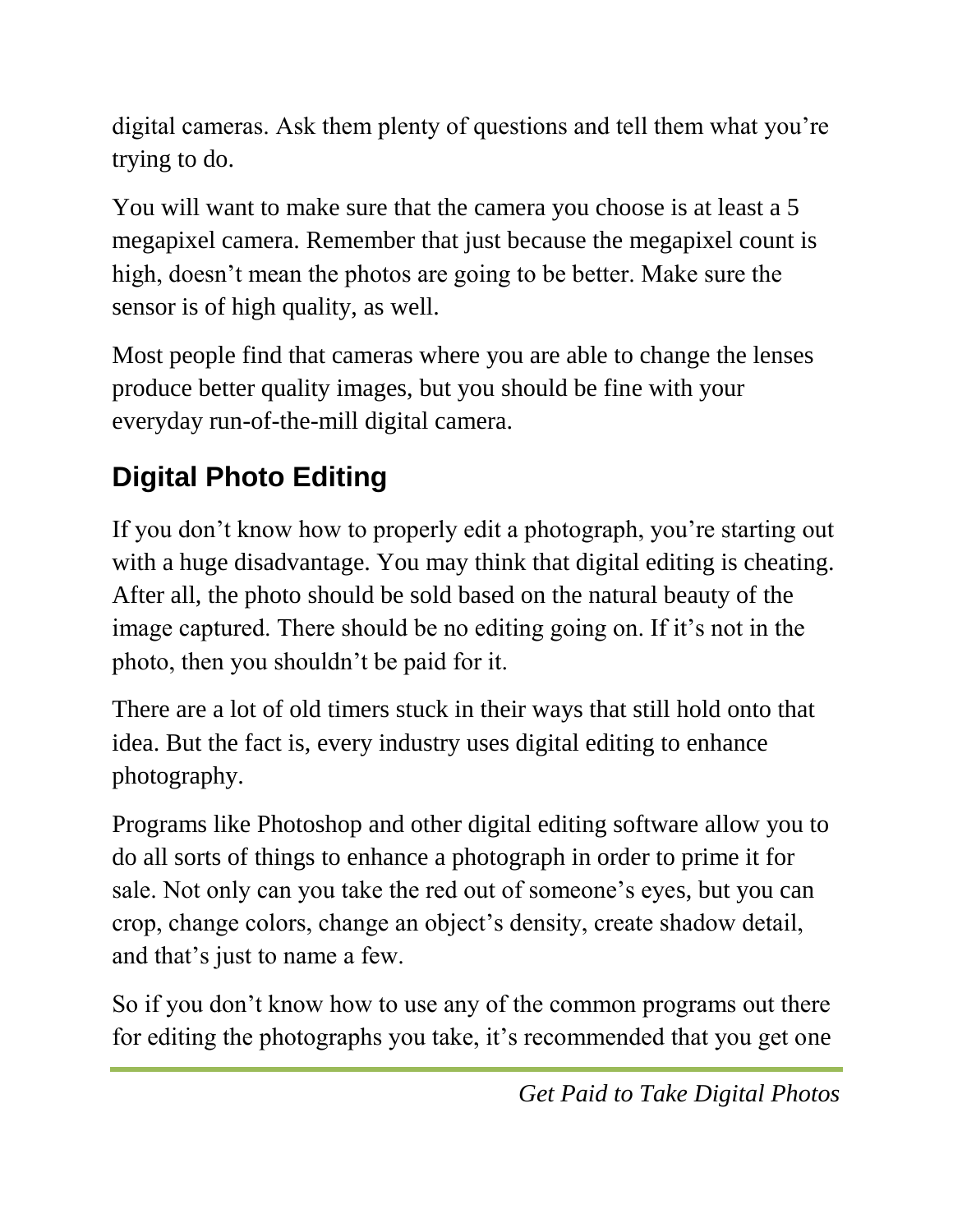so that you can stay abreast or ahead of the competition who will surely be using it.

And now, the issue of money.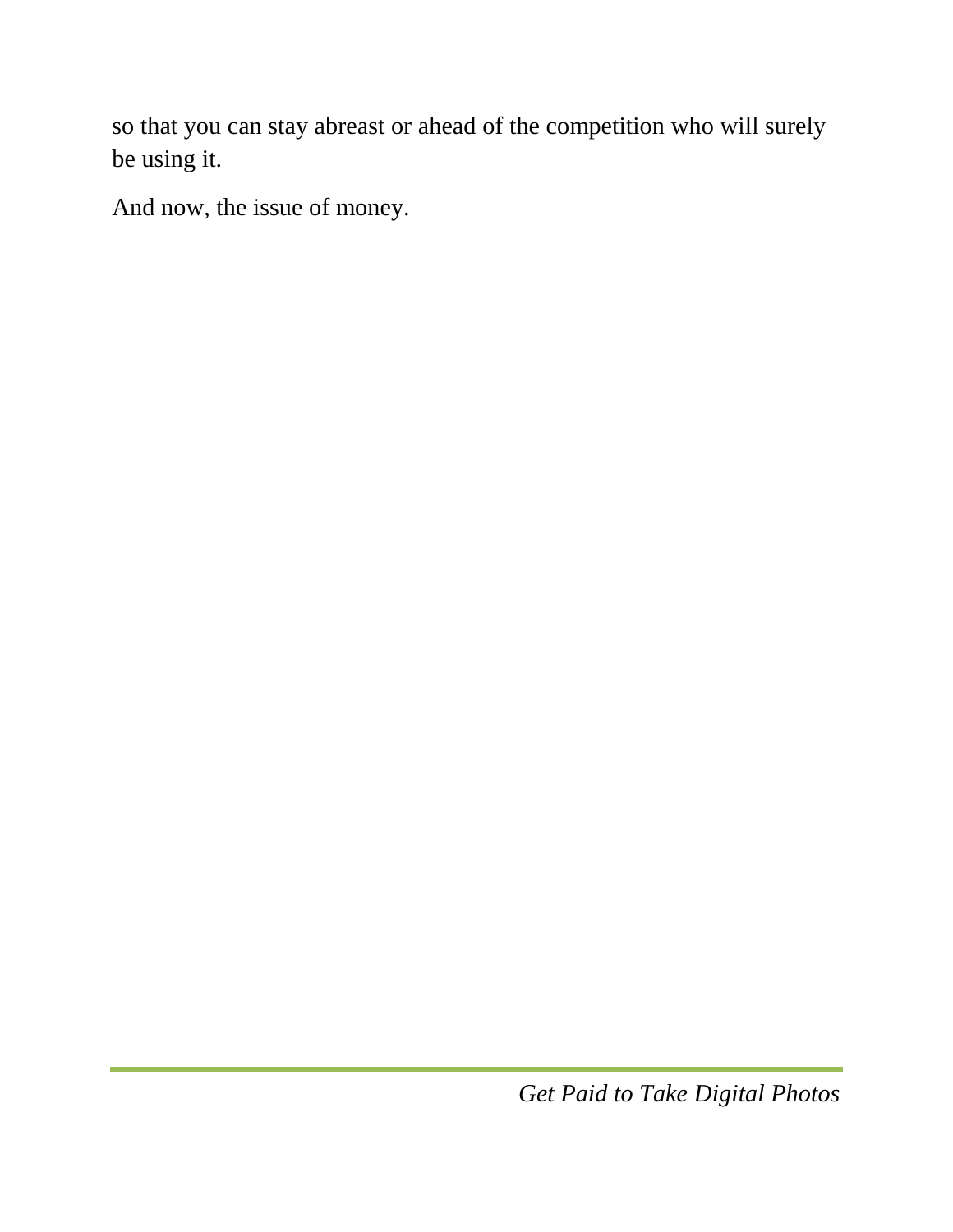# <span id="page-13-0"></span>**Get 'Get Rich Quick' Out of Your Head**

It doesn't matter what the subject is, someone's figured out a way for you to get rich quick. They explain it to you in detail and they may even sell you an eBook or a report, or even a video, and you buy it, only to find out that the tactics don't work. Do you know how many people have actually gotten rich quick from all of the get rich quick programs out there? Less than 2%!

And the ones that do make it have a lot of free time and a lot of luck. Now don't get me wrong. You can make money selling your digital photos online. You just have to remain realistic about your goals.

Making money in anything takes time. You may have to start at the bottom, but soon, after enough hard work, you can make it to the middle. Then, if you're really ambitious, you can climb all the way to the top.

Nothing is going to be handed to you and you're going to get rejected (a lot) and you're likely not going to make much when you first start out. You're going to have to build a solid foundation, which is learning as much as you can about the trade, and then build on that foundation with more education and hard work. Eventually you'll become proficient enough that you'll be able to spot those winning photographs and that's when you'll start making good money.

It could take six weeks, it could take six months and it could even take a couple of years. But if this is something you really want to do, you'll do whatever it takes to become as good at it as possible.

Of course, there are exceptions.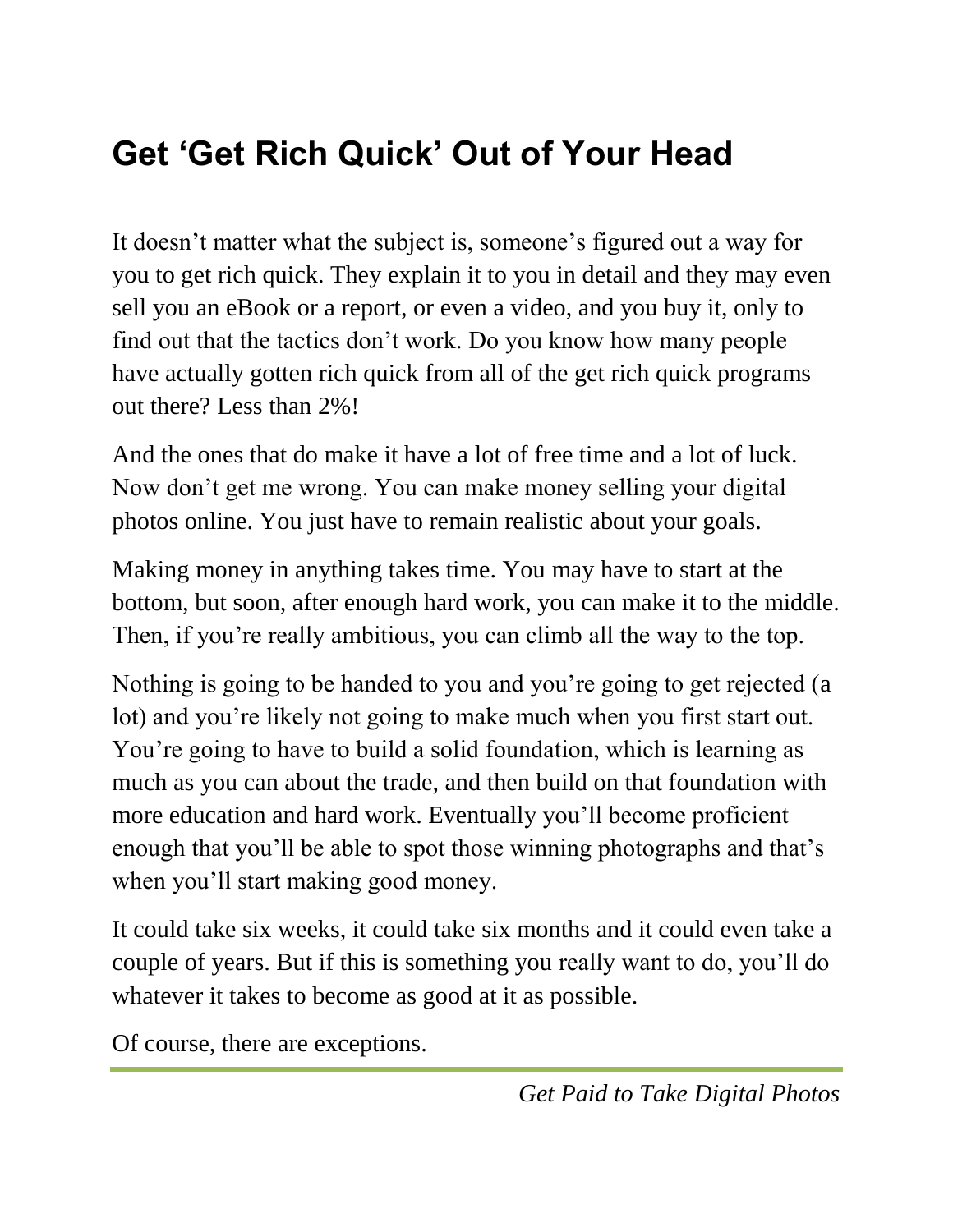### **Like Winning the Lottery**

Although it's unlikely, you can always hold out for the hope that you'll get that one winning photograph that takes the world by storm. You know the photos I'm talking about. These are the ones that either touch people deeply, or they're so funny that people can't wait to share them with others. These are the photos that end up making the most amounts of money. But taking a photograph like this is akin to winning the lottery. It's not a safe bet, in other words.

The photos that make the most money include those taken of celebrities, funny candid photos and even heart wrenching photos like the one of the fireman holding the injured child right after the Oklahoma City Bombings.

While it is possible to take a photo that could potentially make you hundreds of thousands of dollars or more, it's best not to focus on photographs like those.

Instead, focus on the photos that you think are good. Take enough of them and you'll build a reputation. Get enough people to buy your photos and your sale record will begin to speak for itself. But all of this takes time to build. As long as you're consistent, and you put in the required effort, you'll be able to sell as many photos as you want, and you'll make some good money in the process.

You aren't going to get rich, at least not right away. You have to get good if you hope to make enough money so that you never have to work again, which, for paid photography, is very possible.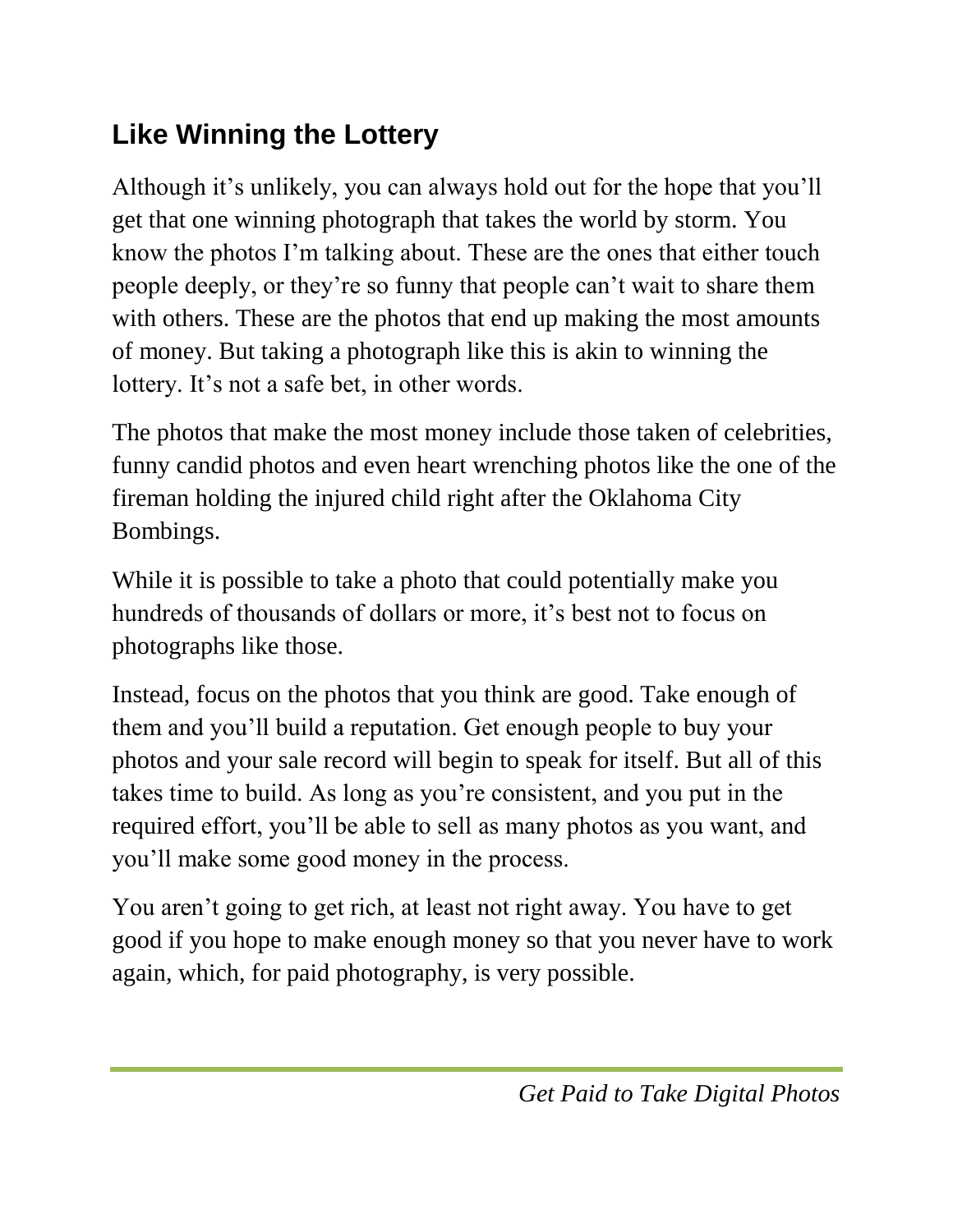Now that we have that settled, and now that you've set some realistic goals, let's find out how to sell the photos you've taken so that you can start on your photo selling journey.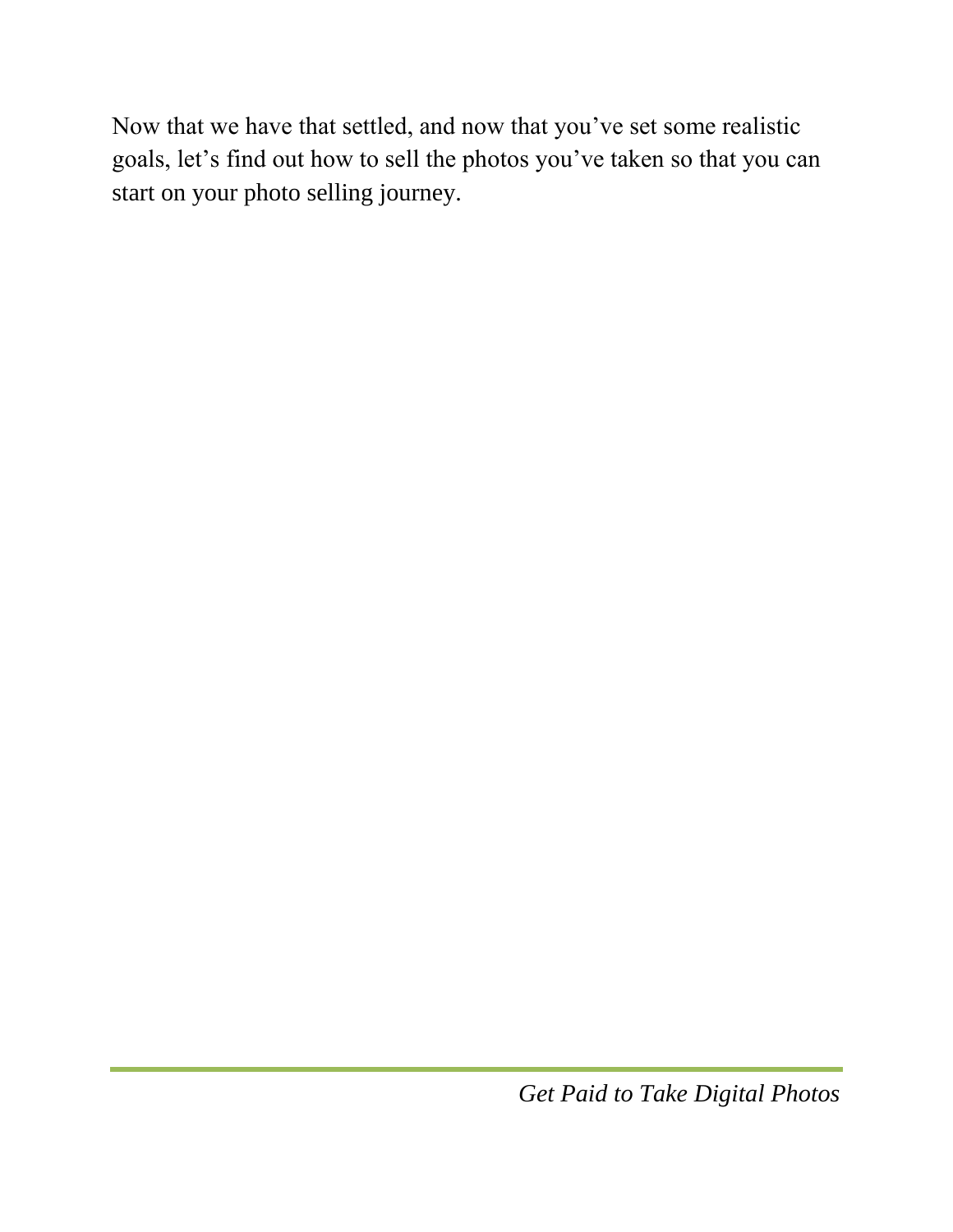# <span id="page-16-0"></span>**Microstock Photography**

You may have heard of stock photography. This is where an image is licensed to be used by a specific person for a specific reason. For instance, a webmaster may need a certain type of photo for a website. Instead of risking taking one off the Internet and getting into copyright issues once the site becomes successful, the webmaster decides to buy the image so that he can use it legally.

Stock agencies are typically very picky about who they accept as photographers. So if you don't have that much experience, but you're still excited with the concept of making money with your photos, you'll be happy to know that an offshoot of stock photography exists on the Internet. This is known as microstock photography.

Microstock photography sites encourage professionals, amateurs and hobbyists alike to submit their photos for sale. These sites get almost all of their photos from individuals just like you, and they're also known for their low prices. That's both good and bad news for you.

The good news is that the low prices mean that customers are likely to keep coming back for more. You could form a long relationship with a client who loves your work and can only afford to pay the nominal fee the site charges for your photos. Now, consider if the same client had to pay hundreds of dollars for a photo. You may not see that client again after that, unless your reputation preceded you.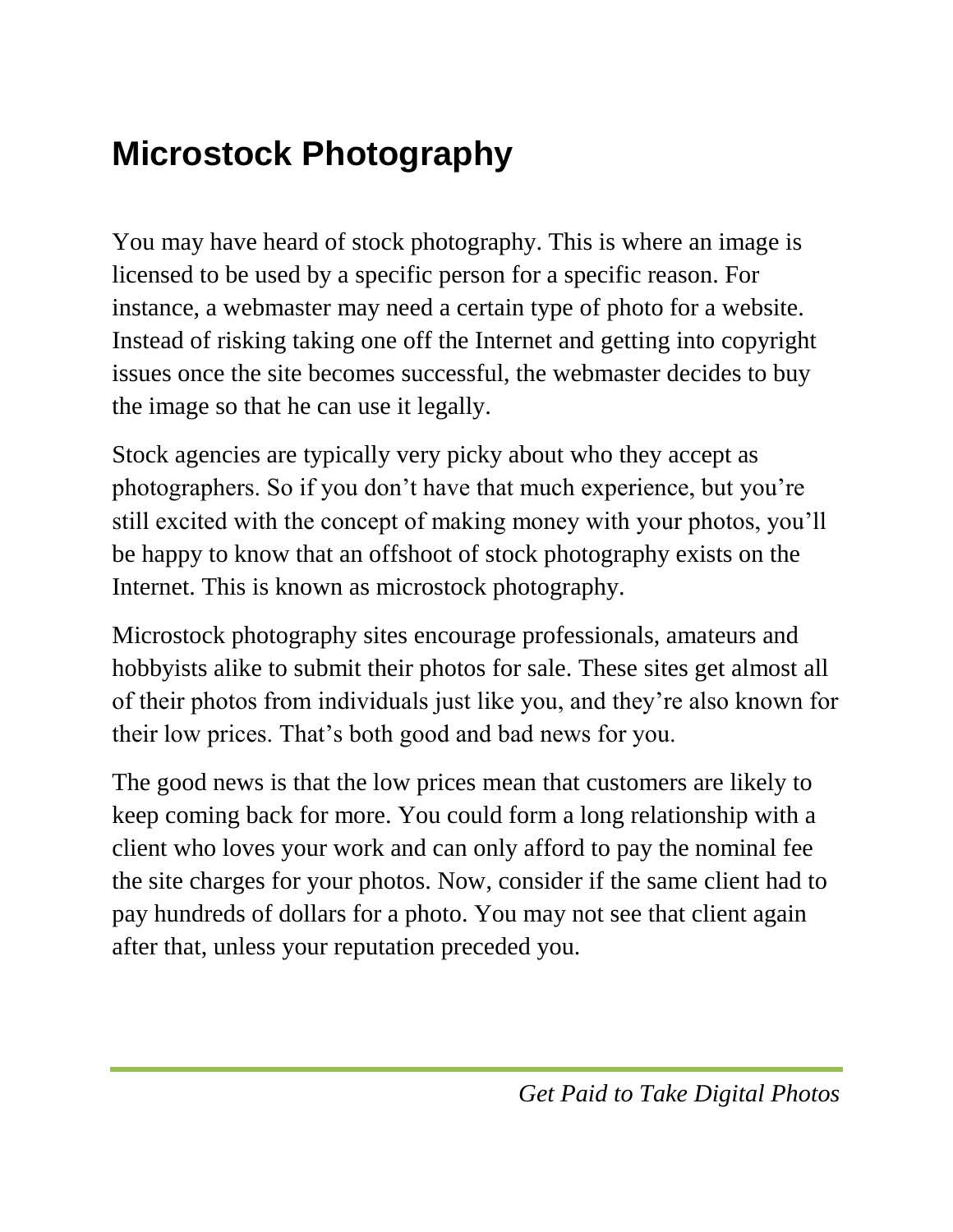These microstock sites typically charge anywhere from \$.20 to \$10.00. While that may not seem like much money, it adds up if you're a good enough photographer and you're able to sell a lot of photos.

Selling your photos on these sites sounds great, doesn't it? All you have to do is take the photo and the site does the selling for you. Believe me, this is much better than taking your photos and trying to sell them yourself. While you can make more money doing your own marketing and selling, you're likely going to put in a whole lot more time than you make in dollars. It would be best to use one of these sites until you're good enough to venture out on your own.

Now, let's take a look at some of these microstock photography sites so that you can decide which one(s) to use.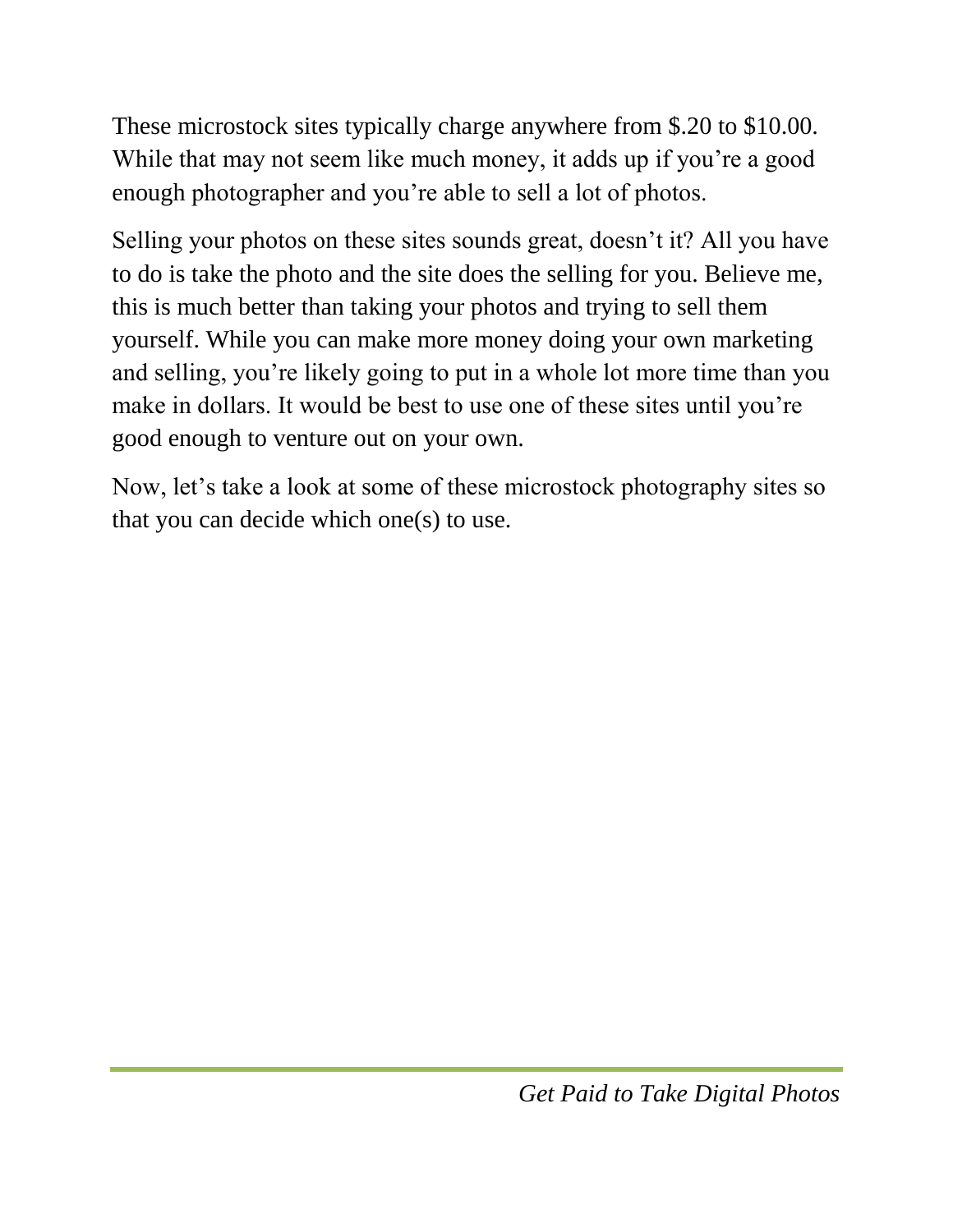# <span id="page-18-0"></span>**Sites that Pay for Your Photos**

Now that you have a camera and you're ready to publish them online so that you can make some money, it's time to find some microstock sites to add your photos to.

You'll find that some sites pay more than others, and you'll also find a variation in the pay terms as well as methods of payment. Hopefully, this guide will help you choose one that's right for your needs.

#### **Shutterstock**

This microstock site can be extremely lucrative, but first you have to be accepted. The main complaint you may hear about Shutterstock is that they're picky about who they accept for their site. To get accepted, you must send in ten photos and have at least seven of them accepted by a review team.

It's important to understand how stock photography works, and you also must have good equipment. It's not uncommon to have to try a few times before getting accepted on this site. But if you can get in, the income potential is quite high.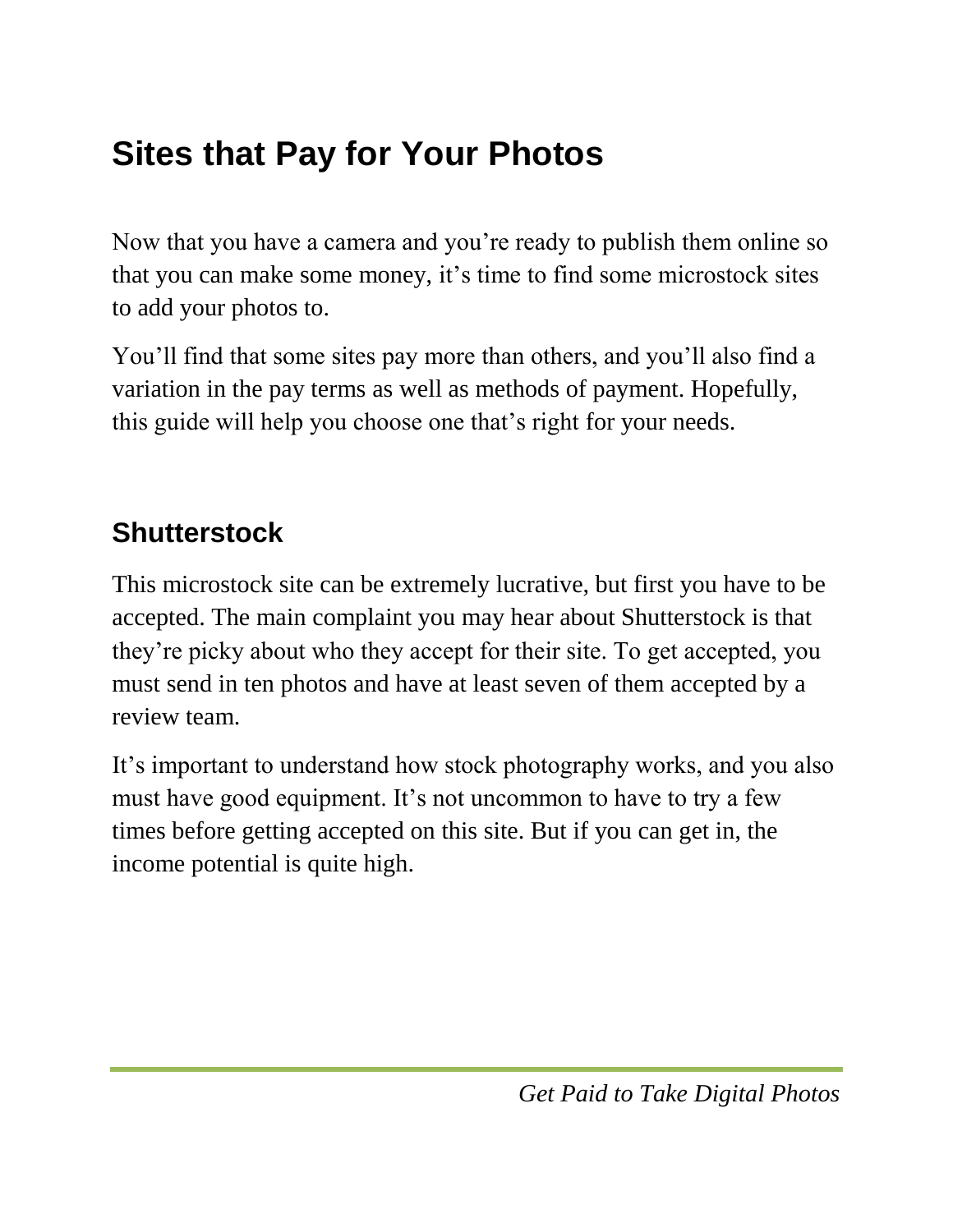#### **Dreamstime**

This microstock site has a proven track record and it gets many visitors per day, as well as many sales. When you submit your photos to Dreamstime, you stand to make 50% commission on each sale you make. The best part is that you don't have to send any test photos in order to get accepted. So this might be a good site to start with until you get a little more experience.

It must be stated that even though they accept unknown photographers, they do check all of the images they receive and they will reject any photos that they deem are of a lower quality.

#### **Fotolia**

Fotolia is sort of new on the microstock scene. They are quickly gaining popularity, however, and they have customers that span the globe. Fotolia isn't known for its high commissions but your prices can go up once you gain through the ranks and get more sales.

The single most heard complaint about Fotolia, besides their long upload time, is the fact that they have a blacklist which includes all photos they no longer need. If you shoot a lot of horse photos, for instance, you may find that the site is saturated with them and that horses are now on that list.

Shutterstock, Dreamstime and Fotolia are the main microstock sites that most people use to successfully sell their photos. However, new sites are popping up all the time.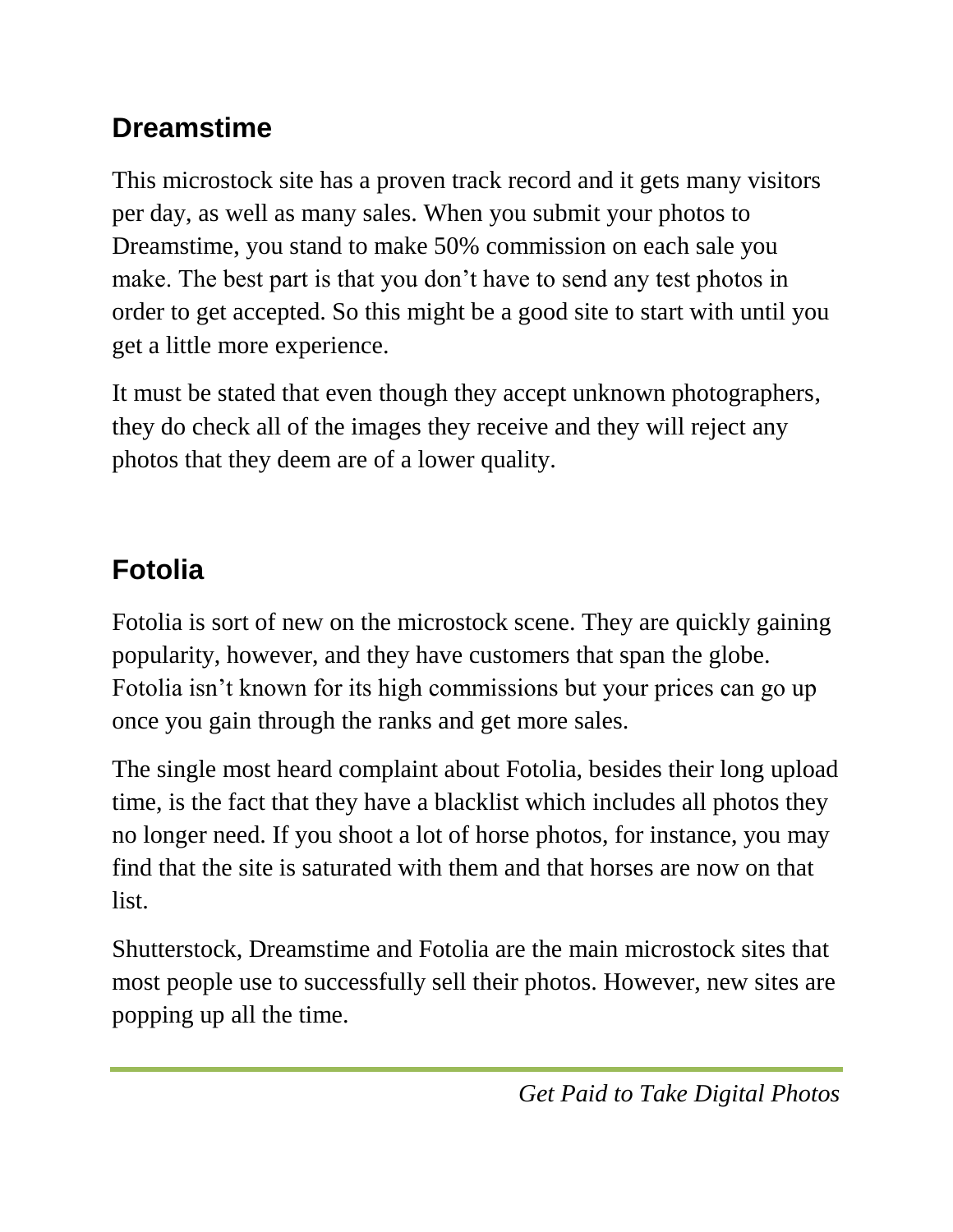When choosing a site, make sure you're dealing with a legitimate site. Whenever something becomes popular on the Internet, such as making money by taking digital photos, it seems that crooks and scam artists can't wait to capitalize on poor, unwitting individuals who just want to make a few bucks using their passion and talent.

So check out all the sites you're considering before you register. Check user reviews, really look at the site's operations and make sure you will be paid when your photos do indeed sell.

### **Maximize Earnings**

The ideal move for anyone who is serious about making money through selling their digital photos is to submit your photos to any sites you come across. That way you stand to get much more exposure, and it also allows you to test different photos to see which ones people like the most across several different platforms.

Before you register for these sites and begin posting your photos, you need to know how to market your photos, how to make them attractive for buyers, and you need to know what photos to take.

Once you learn the process of selecting the right photos, and marketing them so that buyers can't turn them down, you'll be able to experience the joy that comes from selling the photos that you took with your vision, your passion and your own hard work.

So, what process should you follow? How can you make sure that your photos sell the most? It's a tricky process, but it's not hard once you get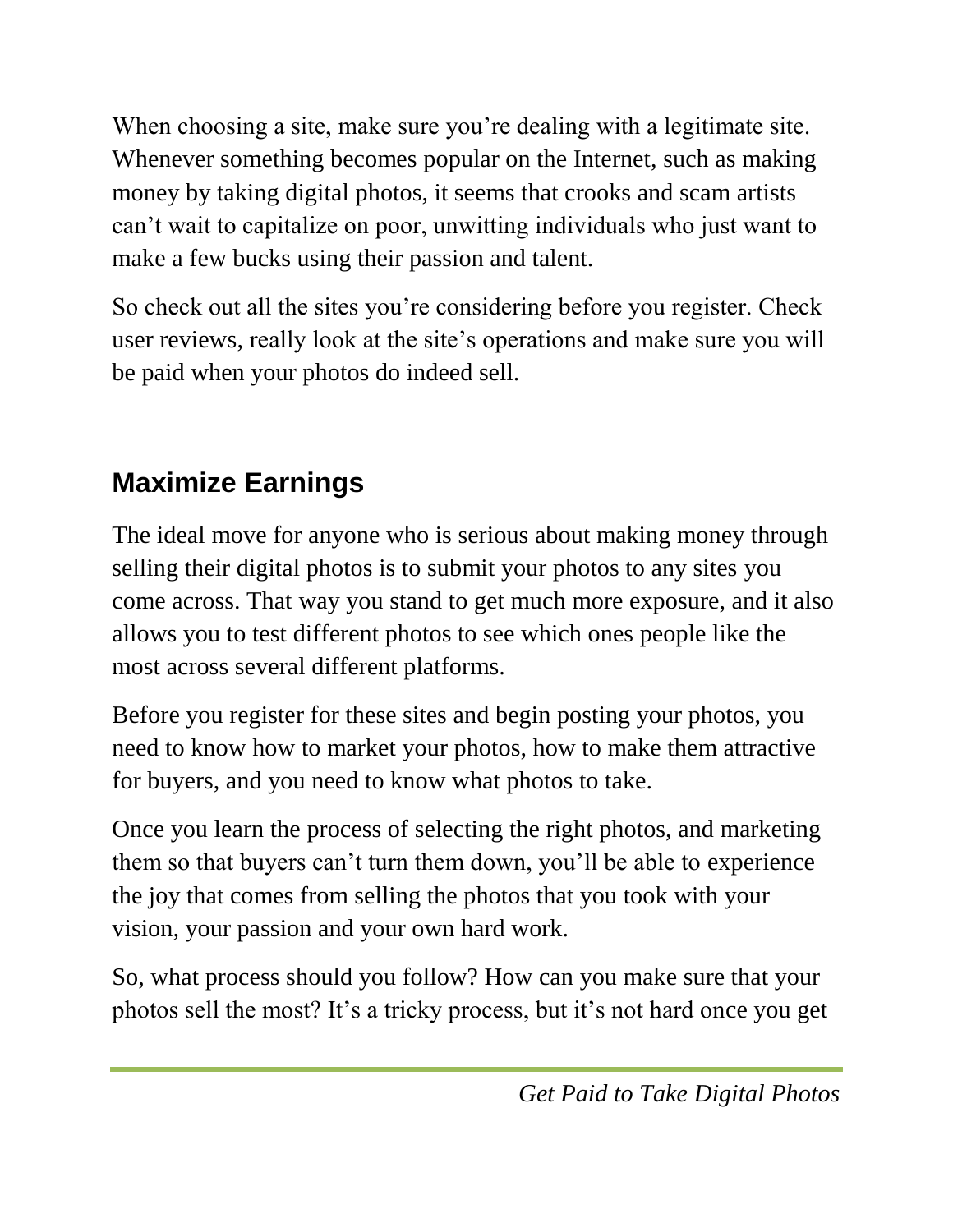the hang of it. It's all about viewing your photos through the customer's eyes.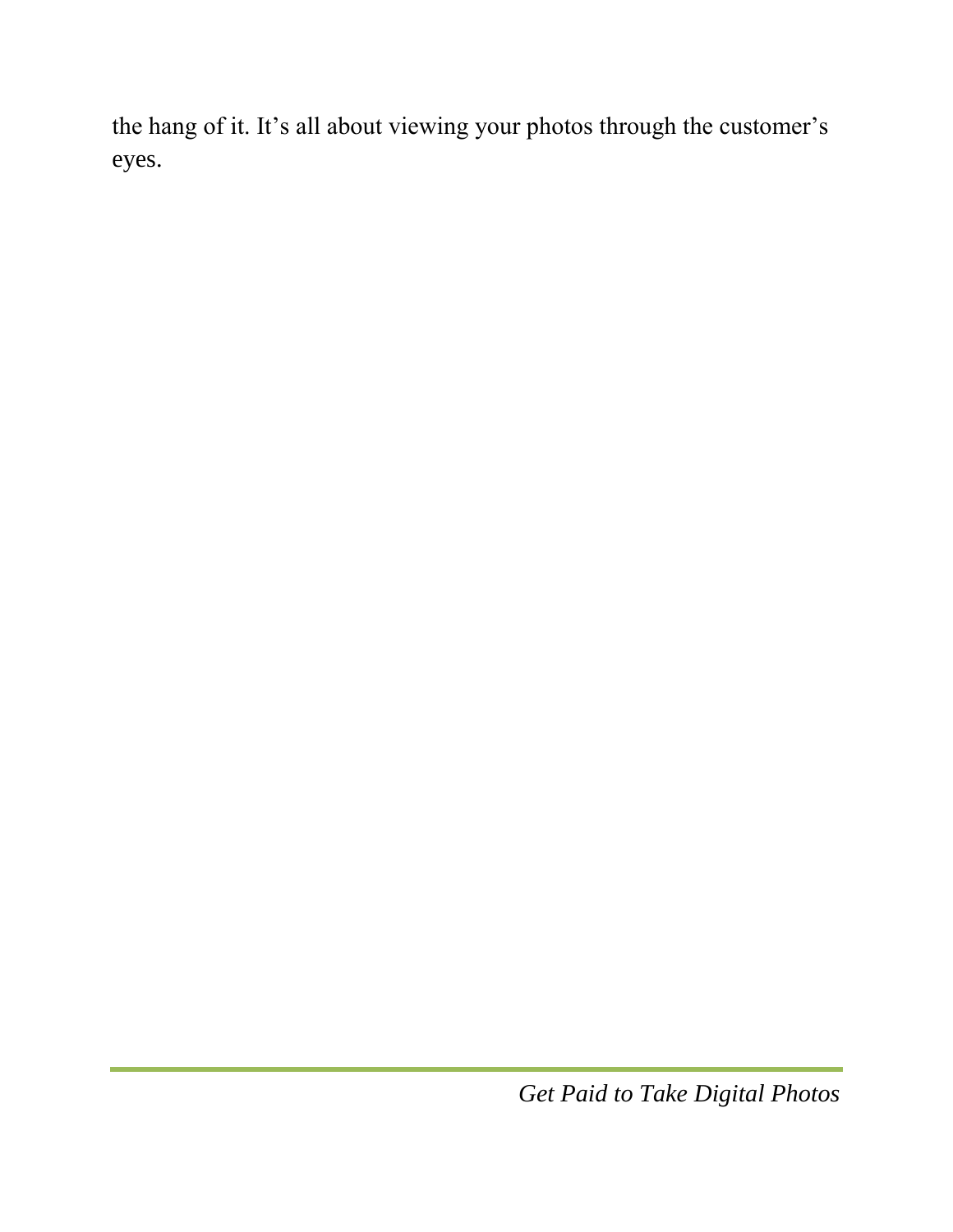# <span id="page-22-0"></span>**Posting Your Photos Online**

When you post your photos online, you are essentially offering them forever. Whatever you sell, you give up the rights to. For some, that's hard to do, especially if they are really in love with the photo they've taken.

For others, they consider they're getting paid so the idea of losing the rights hurts that much less. That's why they're doing this, after all. They're taking photos to make money.

#### **Pricing**

The hardest decision you're going to make when posting your photos on these microstock websites is how much to charge for each photo. There is no easy answer to this. How much you charge for your photos essentially relies on a few factors: 1) How long you've been a photographer. 2) How many photos you've sold. And 3) How good is the photo in question?

These are the questions people are going to ask themselves when they consider buying your photos. So you had better think about those answers when deciding on what to charge for each photo.

For instance, even if you took a photo that you're completely proud of, if you are a beginner and you don't have any sales credits to your name, customers likely won't spend a lot of money on your collection.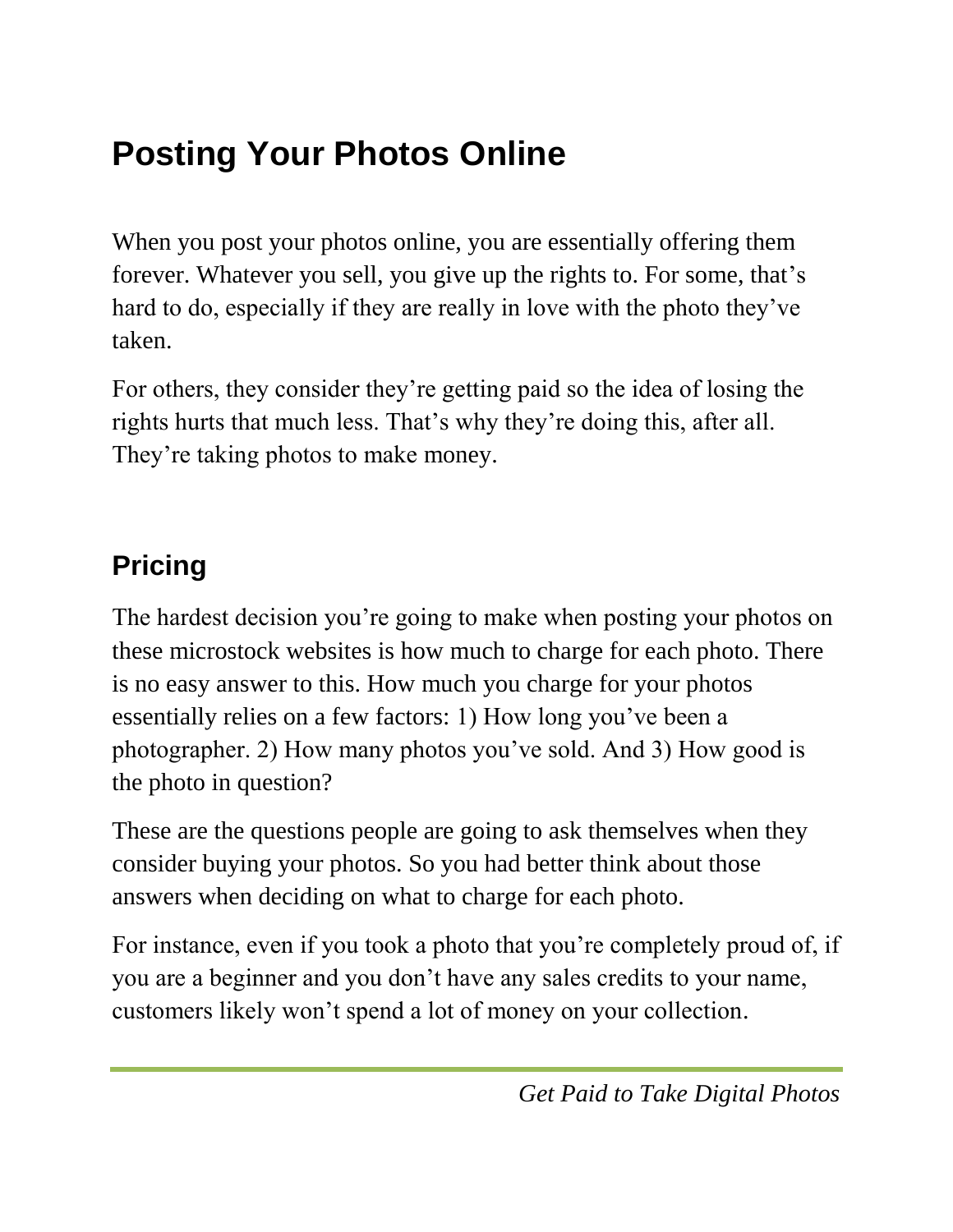On the other hand, if you keep at it, eventually your photos will get better and better and, because of your extra experience and sales, you'll be able to charge much higher prices so that you can actually earn some good money.

So make sure you start small at first. Customers will be more willing to take a chance on you if your prices are very small. Just do your best, and always bring quality, so that you can change your prices to something more favorable later on.

### **Sell Your Photos!**

If you want to become good at selling photos, you must study those who are successful. Most of these sites will allow you to investigate the photos that are most in demand, the ones that have sold the most, and the ones that are desperately needed. This information can give you the hints you need to know what to go out and shoot.

### **Your Target Audience**

When you take a photo with the intent of selling it, sometimes it helps to picture your target audience. Those are the customers who buy your work. What do they typically look for? What sorts of images do they request or regularly buy? What angles do they prefer? What prices do they usually pay?

By knowing your target audience, you'll be better prepared to give them what they want and you'll double your chances of making sales.

Some would say that tailoring your shots according to what the clients want takes away from the beauty and candidness that makes up the art of photography. But don't newspaper and magazine reporters do that all the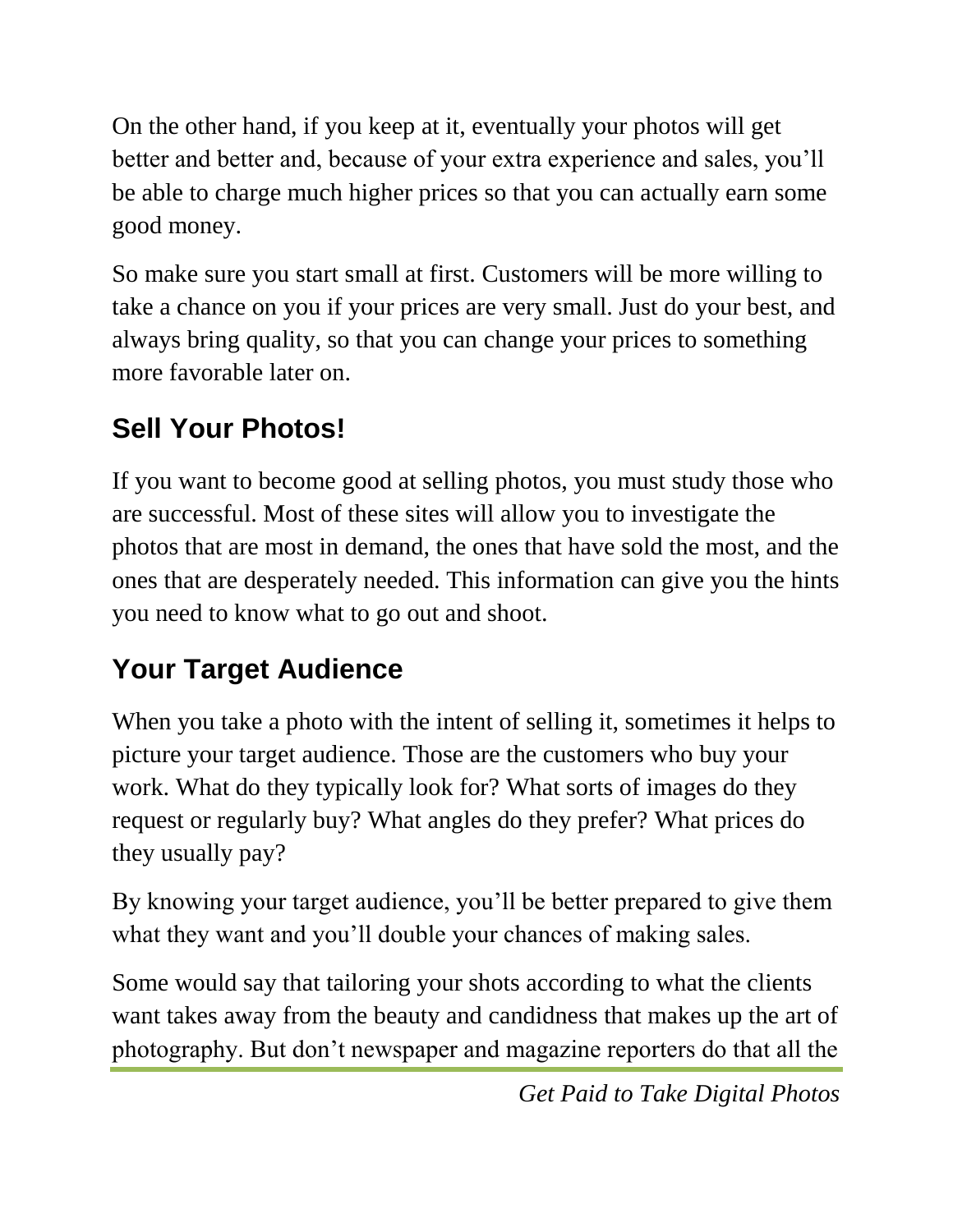time? What about the Paparazzi? They're all photographers who set out to make money with their photographs and they're giving the consumers what they want.

And that's exactly what you're doing with these microstock websites. You're providing a service. That service just happens to be something you're skilled at creating. So they pay you accordingly. Get good enough and you'll never have to go back to an office job again.

### **Search for Information and Ask Questions**

You can really get ahead of the game if you seek out one of the microstock forums where experts and amateurs alike gather to share tips and tricks of the trade. These forums can not only be a great platform for advertising your art, but you can also learn a lot about the entire process so that you can improve over time.

These forums are also great places to ask about which sites are best for your time and money. You may find that a lot of members have had a problem with one of the sites paying on time. That's helpful information for anyone looking for a microstock site to join so that they can begin their photo selling venture.

### **Who Buys Photos?**

It's important to think of yourself as the customer. Think about the industry he or she is in. Think of the photo they'd need for their…whatever. Understanding your customers' needs is the first step towards producing the quality work they're willing to pay good money for.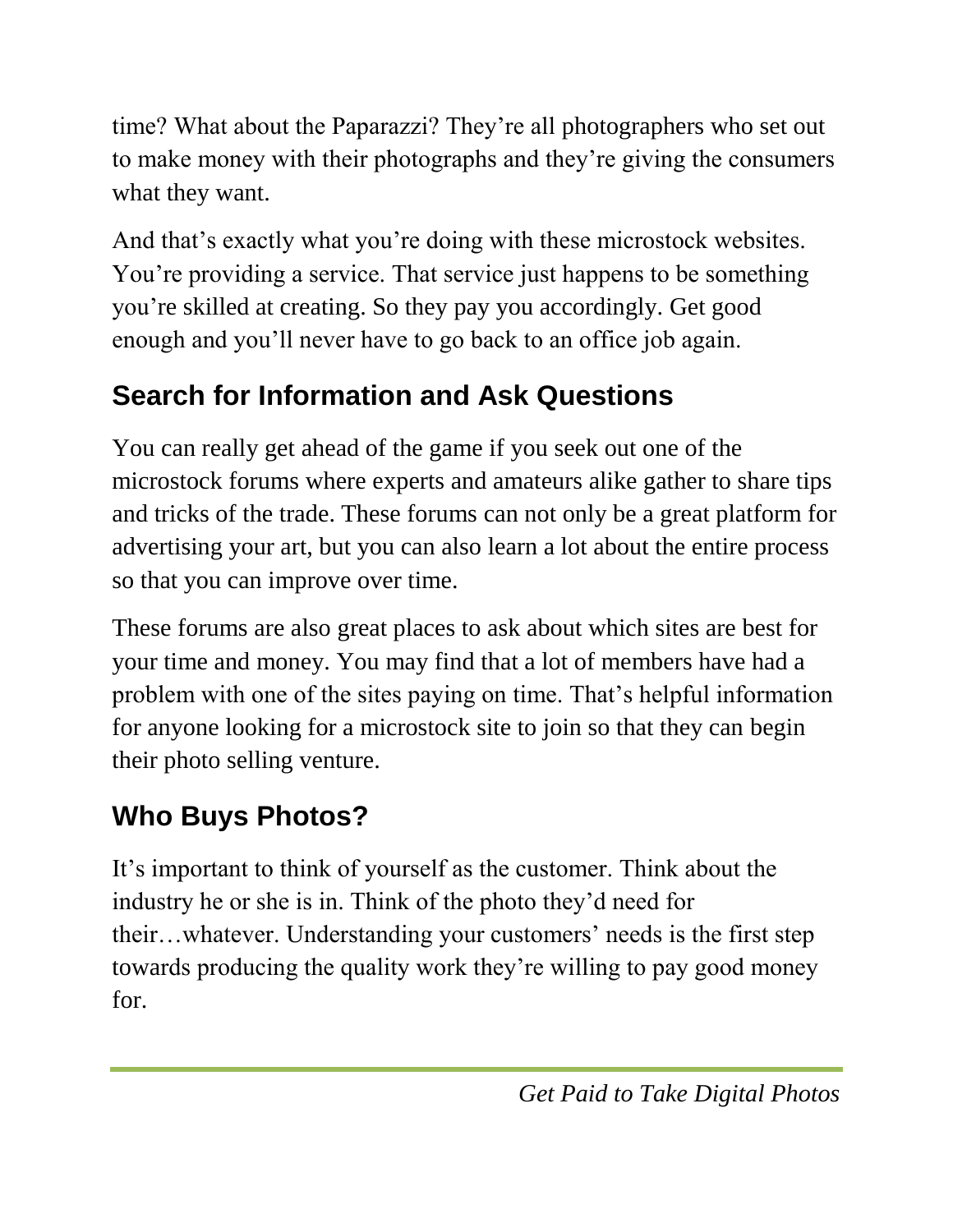Who needs photos? The majority of industries require photos for a number of reasons. Web designers need them for the websites they design for clients, businesses need them for marketing purposes and the media thrives on good photos to highlight news stories. The people who buy these photos want to ensure the photos they use are unique and original and so they pay money to ensure that's the case. That's where you come in.

Magazine editors obviously need photos. If you can sell a photo to a magazine, depending on how big it is, it can be a very nice payday. Capture that one candid shot that no other photographer can and you could find yourself holding a jackpot in your hands.

But the list goes on and on. Graphic artists, advertisers, affiliates, scrap bookers, teachers, lawyers, realtors, illustrators, chefs, travel agents, etc. etc.

The fact is, there will never cease to be a demand for good photos. Photos capture time in perfect clarity. They are the closest thing we have to a time machine. Advertisers and marketers know that the proper photos can create a bond with the customer and can make them feel more at ease about buying whatever they happen to be selling.

So you're always going to be able to sell your photos as long as these sites exist.

Of course, there are other ways to make money selling your digital photos, but these require a little more legwork on your part.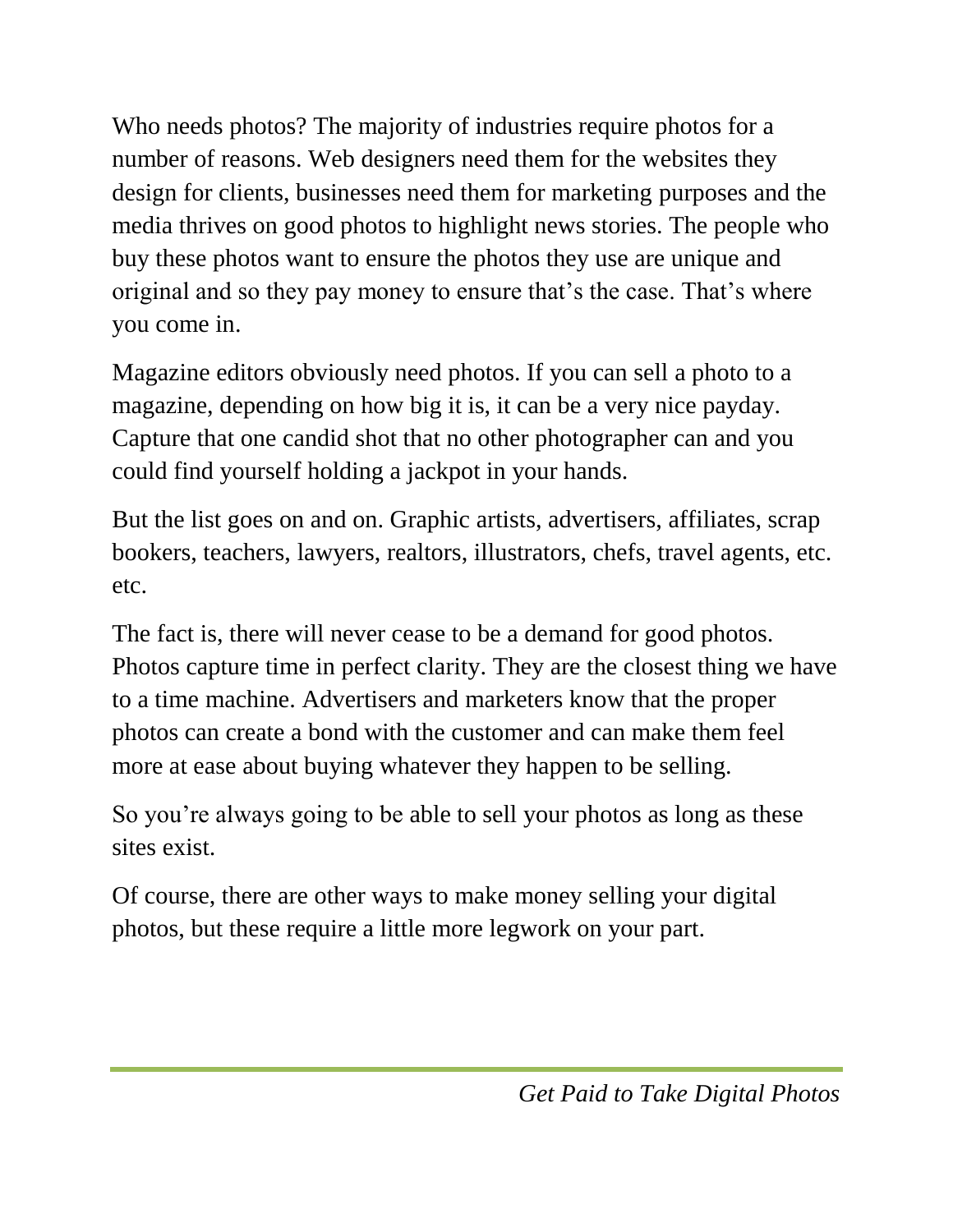# <span id="page-26-0"></span>**For the Truly Ambitious**

If you are really confident in your photography skills, and you know that you can produce the kind of work that people will be willing to pay top dollar for, there are quite a few avenues you can pursue. For instance, you could become a wedding photographer, which gets paid very handsomely I might add.

Magazines pay very well, and so do newspapers. The bottom line is that if you can take really good photographs, and you're sure they have a market, you should do anything in your power to make that dream of living off your art a reality.

While using the tips and tricks in this book, keep reading up on those forums and educate yourself as much as possible. Put ads in the newspaper and online, such as on Craigslist. Advertise your skills and tell people where to go online to see samples of your work.

On the microstock websites, really take care to make your photos look as professional as possible. Make sure you price them according to the parameters we set earlier. The only exception to that rule is if you think you can command a higher price, because sometimes that can come out in your favor.

When people see that a particular piece is priced higher than all the others, it can make them stop and wonder why that piece is as high as it is. What is it about that photo that's different than all the others? This is one of the ways you cause hype, and that's how you can sell more photos.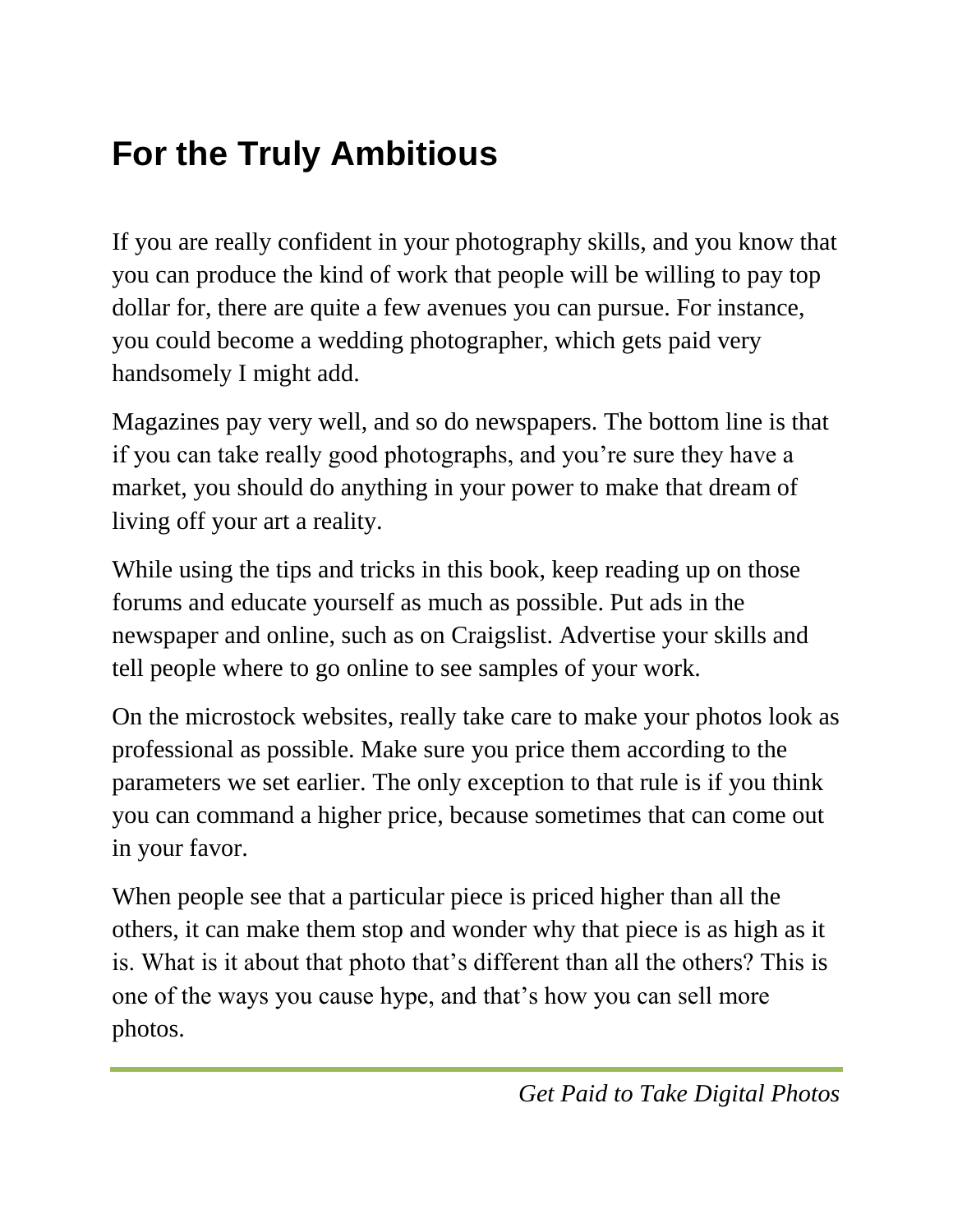So, to recap, get a good camera, get out there and take some of the most beautiful, breathtaking photos you've ever taken and then find one of the many microstock sites out there. Or, if your photos are good enough, submit them to the stock photo sites. You never know what can happen.

Once your photos are up, price them accordingly and keep taking more photos. Keep adding photos to your profile. Even if you're not selling, keep shooting and posting anyway.

Pay attention to those photos that are really selling and learn from them. Find out how to create those photos that have people demanding them. The knowledge is out there and people are using it to make lots of money doing what they love.

So get out there and do what you love. Be patient and be vigilant and soon you'll be able to live off your art. Hurry, your audience is waiting.